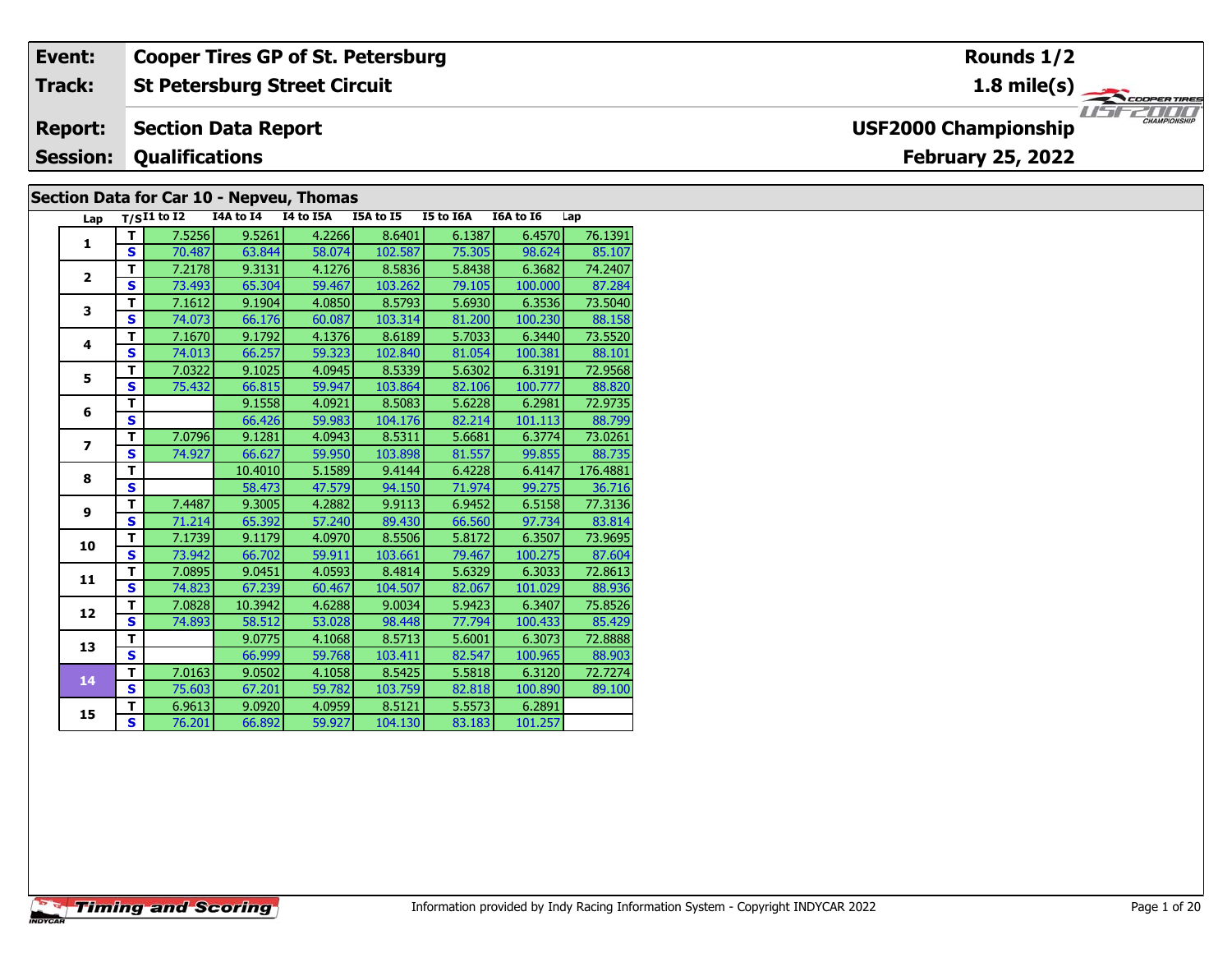#### **Event: Cooper Tires GP of St. Petersburg Rounds 1/21.8 mile(s) St Petersburg Street Circuit Track:** THE COOPERTIRES **Section Data Report USF2000 Championship Report: Qualifications Session:February 25, 2022 Section Data for Car 11 - Christie, Dylan**

| Lap                      |              | $T/SI1$ to $\overline{I2}$ | I2 to I3 | I3 to I4A | I4A to I4 | I4 to I5A | I5A to I5 | I5 to I6A | I6A to I6 | Lap      |
|--------------------------|--------------|----------------------------|----------|-----------|-----------|-----------|-----------|-----------|-----------|----------|
|                          | T            | 7.5698                     | 9.0597   | 6.2270    | 9.8179    | 4.1979    | 8.5958    | 5.9028    | 6.4048    | 75.8375  |
| 1                        | S            | 70.075                     | 97.008   | 72.594    | 61.946    | 58.471    | 103.116   | 78.314    | 99.428    | 85.446   |
| $\overline{\mathbf{2}}$  | т            | 7.1502                     |          |           | 9.2696    | 4.1599    | 8.5411    | 5.7651    | 6.3681    | 73.9892  |
|                          | S            | 74.187                     |          |           | 65.610    | 59.005    | 103.776   | 80.185    | 100.001   | 87.580   |
| 3                        | т            | 7.1124                     |          |           | 9.2297    | 4.2017    | 8.6512    | 5.7809    | 6.3275    | 73.9423  |
|                          | S            | 74.582                     |          |           | 65.894    | 58.418    | 102.456   | 79.966    | 100.643   | 87.636   |
| 4                        | T            | 7.0640                     |          |           | 9.4856    | 4.1818    | 8.5326    | 5.8231    | 6.3793    | 73.8854  |
|                          | S            | 75.093                     |          |           | 64.116    | 58.696    | 103.880   | 79.386    | 99.826    | 87.703   |
| 5                        | T            | 6.9721                     |          |           | 9.2892    | 4.1201    | 8.5094    | 5.5990    | 6.3185    | 73.2433  |
|                          | S            | 76.082                     |          |           | 65.472    | 59.575    | 104.163   | 82.563    | 100.786   | 88.472   |
| 6                        | т            | 7.0690                     |          |           | 9.3154    | 4.1355    | 8.5148    | 5.6660    | 6.3434    | 73.4755  |
|                          | S            | 75.040                     |          |           | 65.288    | 59.353    | 104.097   | 81.587    | 100.391   | 88.193   |
|                          | т            |                            |          |           | 9.7785    | 4.2419    | 8.7535    | 6.1201    | 6.4390    | 207.7994 |
| $\overline{\phantom{a}}$ | S            |                            |          |           | 62.196    | 57.864    | 101.258   | 75.534    | 98.900    | 31.184   |
| 8                        | т            | 7.2013                     |          |           | 9.2358    | 4.1668    | 8.5973    | 5.8781    | 6.3947    | 74.1235  |
|                          | S            | 73.661                     |          |           | 65.850    | 58.907    | 103.098   | 78.643    | 99.585    | 87.422   |
| 9                        | T            |                            |          |           | 9.2962    | 4.1618    | 8.5451    | 5.8135    | 6.3445    | 73.6781  |
|                          | S.           |                            |          |           | 65.423    | 58.978    | 103.728   | 79.517    | 100.373   | 87.950   |
| 10                       | T            | 6.9432                     |          |           | 9.1485    | 4.0938    | 8.5304    | 5.6806    | 6.3461    | 73.2349  |
|                          | S.           | 76.399                     |          |           | 66.479    | 59.958    | 103.906   | 81.377    | 100.348   | 88.482   |
| 11                       | T            | 7.0191                     |          |           | 9.0693    | 4.1150    | 8.5372    | 5.6395    | 6.3088    | 73.0941  |
|                          | S            | 75.573                     |          |           | 67.059    | 59.649    | 103.824   | 81.971    | 100.941   | 88.653   |
| 12                       | T            | 6.9596                     |          |           | 9.1672    | 4.1082    | 8.5330    | 5.6485    | 6.3246    | 73.1011  |
|                          | <b>S</b>     | 76.219                     |          |           | 66.343    | 59.747    | 103.875   | 81.840    | 100.689   | 88.644   |
| 13                       | T            | 7.0698                     |          |           | 9.1620    | 4.1353    | 8.5585    | 5.6726    | 6.3154    | 73.1610  |
|                          | $\mathbf{s}$ | 75.031                     |          |           | 66.381    | 59.356    | 103.565   | 81.492    | 100.836   | 88.572   |
| 14                       | T            | 6.9768                     |          |           | 9.0798    | 4.1330    | 8.5619    | 5.7668    | 6.4028    | 73.2977  |
|                          | S.           | 76.031                     |          |           | 66.982    | 59.389    | 103.524   | 80.161    | 99.459    | 88,407   |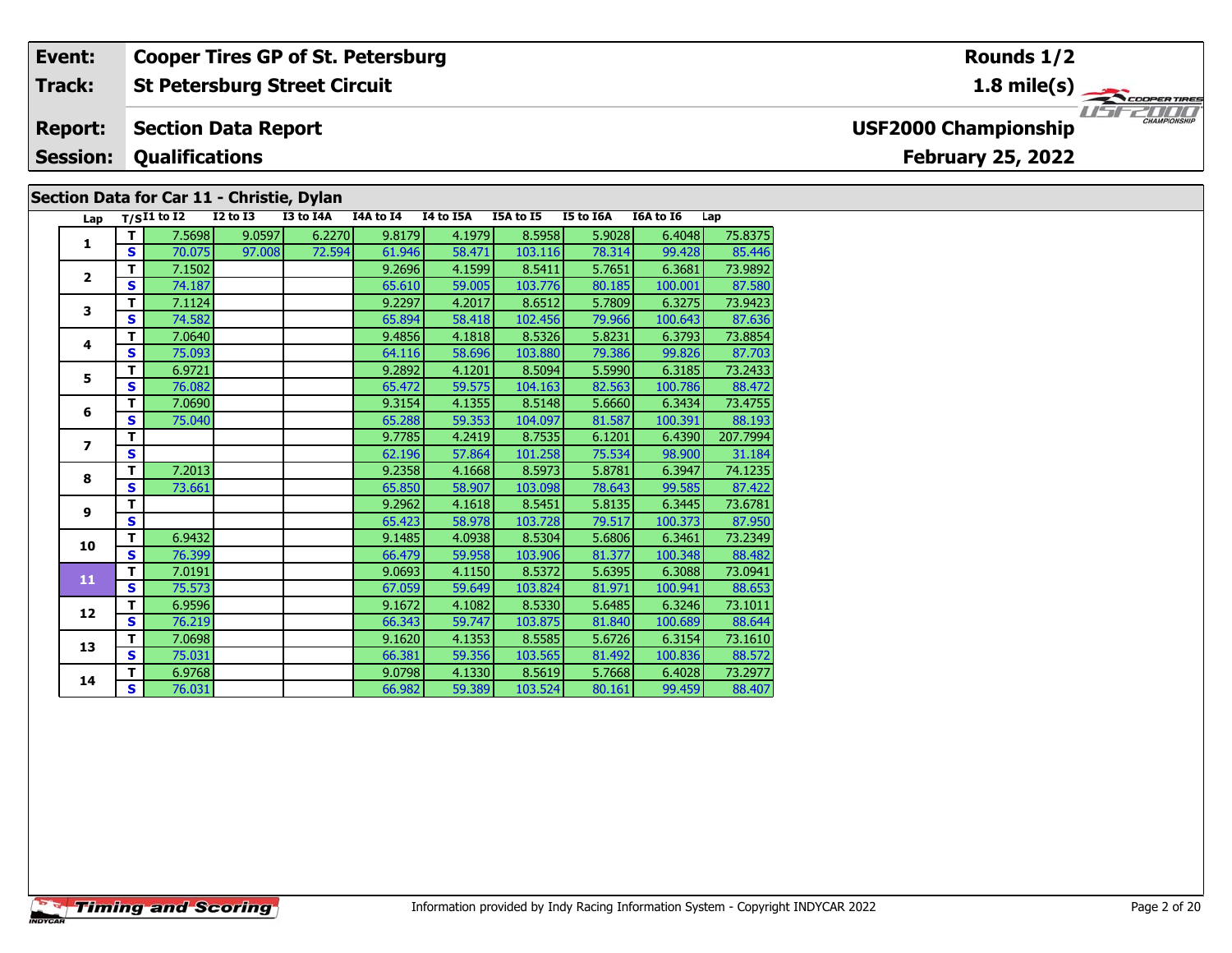#### **Event: Cooper Tires GP of St. Petersburg Rounds 1/2St Petersburg Street Circuit 1.8 mile(s) Track:** THE COOPERTIRES **Section Data Report Report: USF2000 Championship Qualifications Session:February 25, 2022 Section Data for Car 12 - Garg, Bijoy**

| Lap                      |                         | $T/SI1$ to $I2$ | I4A to I4 | I4 to I5A | I5A to I5 | I5 to I6A | I6A to I6 | Lap      |
|--------------------------|-------------------------|-----------------|-----------|-----------|-----------|-----------|-----------|----------|
| $\mathbf{1}$             | т                       | 7.5088          | 9.4980    | 4.2249    | 8.5504    | 5.9969    | 6.4135    | 75.8088  |
|                          | S                       | 70.644          | 64.033    | 58.097    | 103.663   | 77.085    | 99.293    | 85.478   |
| $\overline{2}$           | T                       | 7.3590          | 9.3197    | 4.2074    | 8.5220    | 5.7312    | 6.3631    | 74.4267  |
|                          | S                       | 72.082          | 65.258    | 58.339    | 104.009   | 80.659    | 100.080   | 87.066   |
| 3                        | T                       | 7.1768          | 9.2081    | 4.1732    | 8.5500    | 5.5496    | 6.3174    | 73.5915  |
|                          | $\overline{\mathbf{s}}$ | 73.912          | 66.049    | 58.817    | 103.668   | 83.298    | 100.804   | 88.054   |
| 4                        | T                       |                 | 9.1985    | 4.1205    | 8.4869    | 5.5914    | 6.3302    | 73.3731  |
|                          | S                       |                 | 66.117    | 59.569    | 104.439   | 82.676    | 100.600   | 88.316   |
| 5                        | т                       |                 | 9.2248    | 4.1658    | 8.5474    | 5.5752    | 6.3302    | 73.3022  |
|                          | S                       |                 | 65.929    | 58.921    | 103.700   | 82.916    | 100.600   | 88.401   |
| 6                        | т                       |                 | 9.1638    | 4.1323    | 8.5022    | 5.5514    | 6.3283    | 73.1053  |
|                          | S                       |                 | 66.368    | 59.399    | 104.251   | 83.271    | 100.630   | 88.639   |
| $\overline{\phantom{a}}$ | т                       | 7.0983          | 9.1834    | 4.1379    | 8.5453    | 5.6260    | 6.3529    | 73.5381  |
|                          | S                       | 74.730          | 66.226    | 59.319    | 103.725   | 82.167    | 100.241   | 88.118   |
| 8                        | т                       |                 | 9.9208    | 4.4875    | 8.7521    | 6.1097    | 6.4239    | 181.6801 |
|                          | S                       |                 | 61.304    | 54.697    | 101.274   | 75.662    | 99.133    | 35.667   |
| 9                        | T                       | 7.2765          | 9.3652    | 4.1606    | 8.5213    | 5.6793    | 6.3349    | 74.3524  |
|                          | S                       | 72.900          | 64.941    | 58.995    | 104.017   | 81.396    | 100.525   | 87.153   |
| 10                       | T                       | 7.1323          | 9.0619    | 4.1065    | 8.5130    | 5.5678    | 6.3524    | 73.1560  |
|                          | $\mathbf{s}$            | 74.374          | 67.114    | 59.772    | 104.119   | 83.026    | 100.248   | 88.578   |
| 11                       | T                       | 7.4815          | 10.6903   | 4.6218    | 8.7851    | 5.8098    | 6.3475    | 76.6126  |
|                          | $\mathbf{s}$            | 70.902          | 56.891    | 53.108    | 100.894   | 79.568    | 100.326   | 84.581   |
| 12                       | т                       | 7.1643          | 9.0485    | 4.1181    | 8.5077    | 5.5892    | 6.3200    | 73.1409  |
|                          | $\mathbf{s}$            | 74.041          | 67.214    | 59.604    | 104.184   | 82.708    | 100.762   | 88.596   |
| 13                       | T.                      | 7.0542          | 9.0806    | 4.0988    | 8.5163    | 5.5989    | 6.2992    | 72.8320  |
|                          | S                       | 75.197          | 66.976    | 59.884    | 104.078   | 82.565    | 101.095   | 88.972   |
| 14                       | T                       |                 | 9.1019    | 4.0791    | 8.4892    | 5.5153    | 6.3049    | 72.7555  |
|                          | S                       |                 | 66.819    | 60.174    | 104.411   | 83.816    | 101.004   | 89.065   |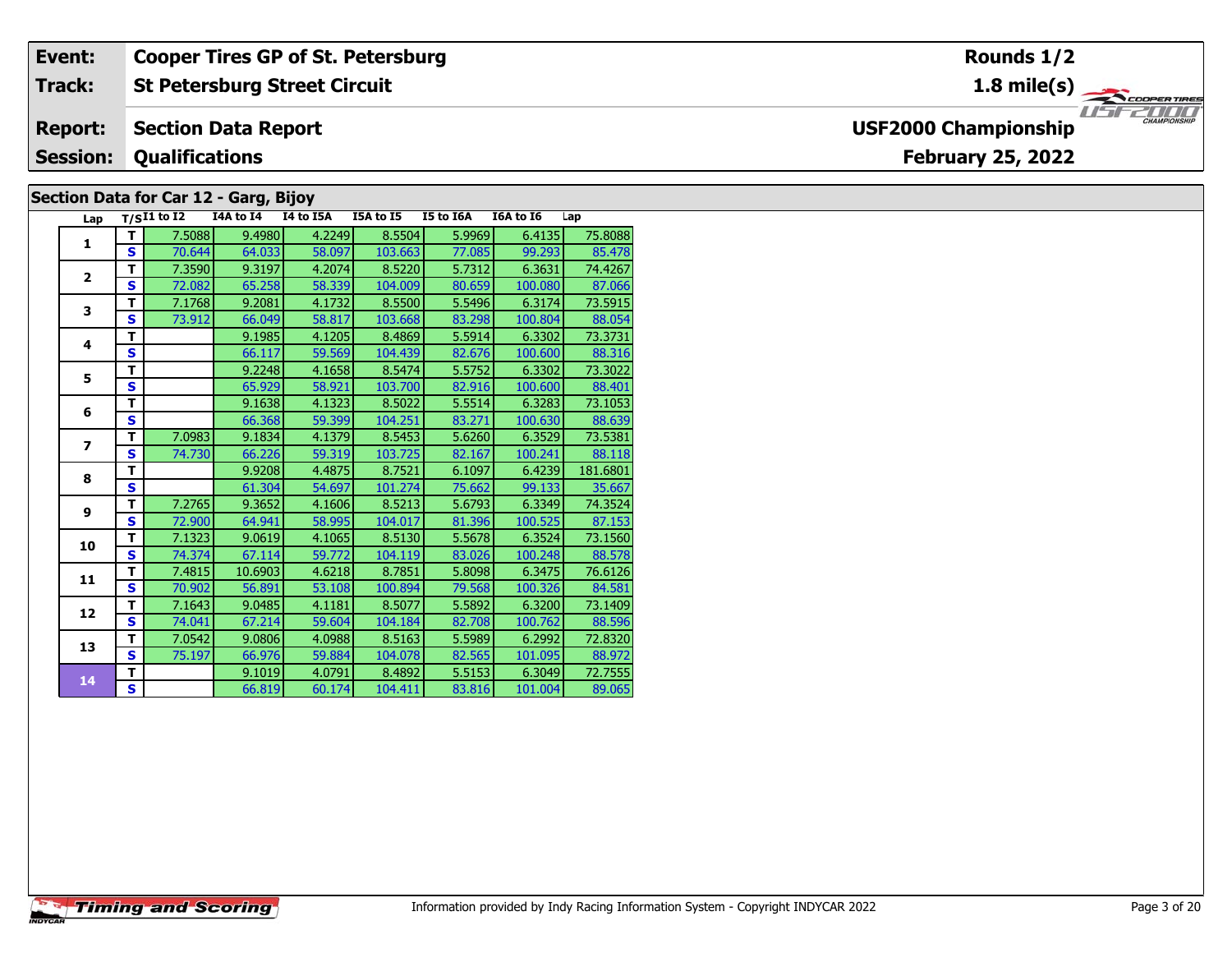#### **St Petersburg Street Circuit Track:**

#### **Section Data Report Report:**

#### **Session:Qualifications**

### **Section Data for Car 19 - Sikes, Simon**

| Lap                     |              | $T/SI1$ to I2 | $I2$ to $I3$ | I3 to I4A | I4A to I4 | I4 to I5A | I5A to I5 | I5 to I6A | I6A to I6 | Lap      | PI to PO |
|-------------------------|--------------|---------------|--------------|-----------|-----------|-----------|-----------|-----------|-----------|----------|----------|
| 1                       | T            | 8.0447        | 9.2308       | 6.3795    | 9.9581    | 4.4380    | 8.6894    | 6.4776    | 6.5079    | 80.0209  | 294.8279 |
|                         | S.           | 65.938        | 95.210       | 70.859    | 61.074    | 55.307    | 102.005   | 71.365    | 97.853    | 80.979   | 3.620    |
| $\mathbf{2}$            | T            | 7.2523        | 8.3037       | 5.4903    | 9.4901    | 4.2621    | 8.6050    | 5.8247    | 6.3735    | 74.5956  |          |
|                         | S            | 73.143        | 105.840      | 82.335    | 64.086    | 57.590    | 103.006   | 79.364    | 99.917    | 86.868   |          |
| 3                       | T            | 7.1474        | 8.1441       | 5.2912    | 9.3899    | 4.2094    | 8.6059    | 5.8119    | 6.3655    | 73.8790  |          |
|                         | S            | 74.216        | 107.914      | 85.433    | 64.770    | 58.311    | 102.995   | 79.539    | 100.042   | 87.711   |          |
| 4                       | т            | 7.1927        | 8.3937       | 5.8967    | 9.8342    | 4.2635    | 8.6180    | 5.8622    | 6.3516    | 75.2429  |          |
|                         | S            | 73.749        | 104.705      | 76.661    | 61.844    | 57.571    | 102.850   | 78.857    | 100.261   | 86.121   |          |
| 5                       | T            | 6.9963        | 8.2488       | 5.3412    | 9.1777    | 4.1710    | 8.5990    | 5.7196    | 6.4420    | 73.4968  |          |
|                         | S            | 75.819        | 106.544      | 84.634    | 66.267    | 58.848    | 103.078   | 80.823    | 98.854    | 88.167   |          |
| 6                       | T            | 6.9633        | 8.1923       | 5.3069    | 9.1707    | 4.1201    | 8.5788    | 5.6621    | 6.3221    | 73.1129  |          |
|                         | $\mathbf{s}$ | 76.179        | 107.279      | 85.181    | 66.318    | 59.575    | 103.320   | 81.643    | 100.729   | 88.630   |          |
| $\overline{\mathbf{z}}$ | T            | 6.9410        |              |           | 9.1611    | 4.1349    | 8.5794    | 5.7341    | 6.3093    | 73.3233  |          |
|                         | S            | 76.423        |              |           | 66.387    | 59.362    | 103.313   | 80.618    | 100.933   | 88.376   |          |
| 8                       | T            |               | 8.8797       | 6.2388    | 11.7941   | 4.8966    | 9.4918    | 6.4812    | 6.4254    | 199.5460 | 129.0668 |
|                         | $\mathbf{s}$ |               | 98.974       | 72.457    | 51.567    | 50.128    | 93.382    | 71.325    | 99.110    | 32.474   | 8.270    |
| 9                       | T            | 7.0096        | 8.1535       | 5.3424    | 9.2497    | 4.1592    | 8.5794    | 5.8707    | 6.3603    | 73.6971  |          |
|                         | S            | 75.675        | 107.790      | 84.615    | 65.752    | 59.015    | 103.313   | 78.742    | 100.124   | 87.927   |          |
| 10                      | T            | 6.9059        |              |           | 9.0845    | 4.1061    | 8.5347    | 5.6601    | 6.2847    | 72.9152  |          |
|                         | S            | 76.812        |              |           | 66.947    | 59.778    | 103.854   | 81.672    | 101.328   | 88.870   |          |
| 11                      | T            | 7.0195        | 8.2174       | 5.3234    | 9.4086    | 4.1754    | 8.5718    | 5.7731    | 6.3401    | 74.2329  |          |
|                         | $\mathbf{s}$ | 75.569        | 106.952      | 84.917    | 64.641    | 58.786    | 103.405   | 80.074    | 100.443   | 87.293   |          |
| 12                      | T            | 6.9090        | 8.2058       | 5.2597    | 9.0402    | 4.0962    | 8.5447    | 5.6367    | 6.3308    | 72.8398  |          |
|                         | S.           | 76.777        | 107.103      | 85.945    | 67.275    | 59.923    | 103.733   | 82.011    | 100.590   | 88.962   |          |
| 13                      | T            | 6.9399        | 8.1974       | 5.2041    | 9.0551    | 4.1063    | 8.5639    | 5.7164    | 6.3179    | 73.0335  |          |
|                         | S            | 76.435        | 107.212      | 86.863    | 67.165    | 59.775    | 103.500   | 80.868    | 100.796   | 88.726   |          |
| 14                      | T            | 6.8798        | 8.2842       | 5.3163    | 9.1022    | 4.0841    | 8.5758    | 5.6135    | 6.3512    | 73.0535  |          |
|                         | S            | 77.103        | 106.089      | 85.030    | 66.817    | 60.100    | 103.356   | 82.350    | 100.267   | 88.702   |          |



**1.8 mile(s)**



# **USF2000 Championship**

# **February 25, 2022**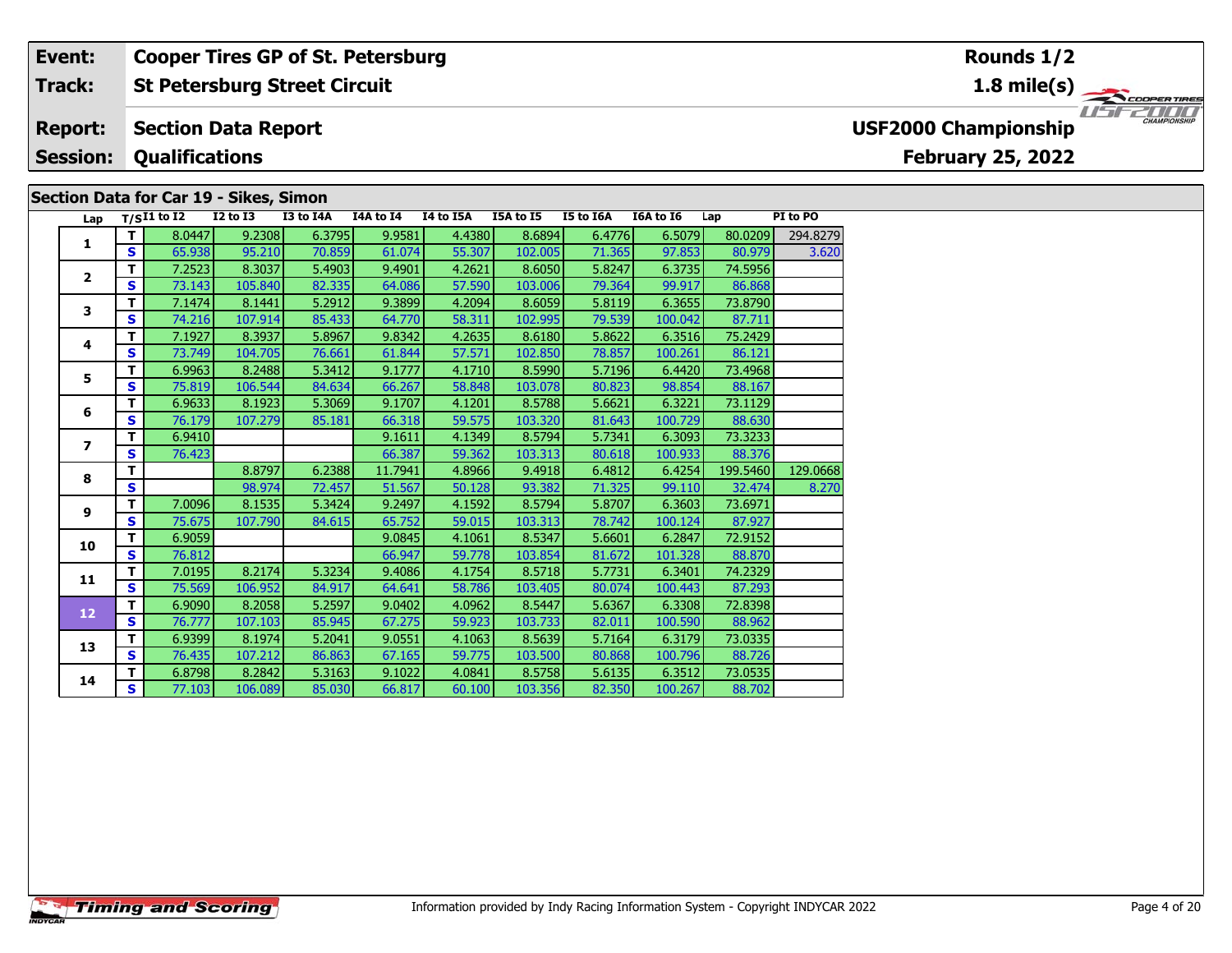#### **St Petersburg Street Circuit Track:**

#### **Section Data Report Report:**

#### **Session:Qualifications**

### **Section Data for Car 2 - Lee, Jackson**

| Lap            |              | $T/SI1$ to $I2$ | I2 to I3 | I3 to I4A | I4A to I4 | I4 to I5A | I5A to I5 | I5 to I6A | I6A to I6 | Lap      | PI to PO |
|----------------|--------------|-----------------|----------|-----------|-----------|-----------|-----------|-----------|-----------|----------|----------|
|                | т            | 7.4451          | 9.9019   | 6.9166    | 9.9242    | 4.3750    | 8.6663    | 6.1596    | 6.4047    | 77.0995  | 304.2738 |
| 1              | S            | 71.249          | 88.757   | 65.357    | 61.283    | 56.104    | 102.277   | 75.049    | 99.430    | 84.047   | 3.508    |
| $\overline{2}$ | т            | 7.4189          |          |           | 9.5347    | 4.1820    | 8.5279    | 5.7860    | 6.3614    | 74.8849  |          |
|                | $\mathbf{s}$ | 71.500          |          |           | 63.786    | 58.693    | 103.937   | 79.895    | 100.107   | 86.533   |          |
| 3              | т            | 7.2495          |          |           | 9.3568    | 4.1631    | 8.5344    | 5.7774    | 6.3257    | 74.0001  |          |
|                | S            | 73.171          |          |           | 64.999    | 58.960    | 103.858   | 80.014    | 100.672   | 87.567   |          |
| 4              | т            | 7.1403          |          |           | 9.2880    | 4.1611    | 8.5056    | 5.7263    | 6.3198    | 73.7619  |          |
|                | S            | 74.290          |          |           | 65.480    | 58.988    | 104.209   | 80.728    | 100.766   | 87.850   |          |
| 5              | т            | 7.3824          |          |           | 9.3165    | 4.1698    | 8.5225    | 5.7304    | 6.3084    | 74.1471  |          |
|                | S            | 71.854          |          |           | 65.280    | 58.865    | 104.003   | 80.670    | 100.948   | 87.394   |          |
| 6              | т            | 7.0753          |          |           | 9.3199    | 4.1296    | 8.5216    | 5.6824    | 6.2982    | 73.4915  |          |
|                | S            | 74.973          |          |           | 65.256    | 59.438    | 104.014   | 81.352    | 101.111   | 88.173   |          |
| 7              | т            |                 | 15.1514  | 8.5427    | 10.4668   | 4.4242    | 9.8548    | 7.1715    | 6.6543    | 255.2656 | 175.1221 |
|                | S            |                 | 58.005   | 52.916    | 58.106    | 55.480    | 89.942    | 64.460    | 95.700    | 25.385   | 6.095    |
| 8              | т            | 7.4930          |          |           | 9.5584    | 4.2447    | 8.9590    | 6.2209    | 6.4425    | 78.3317  |          |
|                | S            | 70.793          |          |           | 63.628    | 57.826    | 98.936    | 74.310    | 98.846    | 82.725   |          |
| 9              | т            | 7.0669          |          |           | 9.4601    | 4.1709    | 9.1644    | 8.1636    | 6.4315    | 77.2767  |          |
|                | S            | 75.062          |          |           | 64.289    | 58.849    | 96.718    | 56.626    | 99.015    | 83.855   |          |
| 10             | т            | 7.1020          |          |           | 9.4182    | 4.1282    | 8.5041    | 5.7590    | 6.3016    | 74.3187  |          |
|                | S            | 74.691          |          |           | 64.575    | 59.458    | 104.228   | 80.270    | 101.057   | 87.192   |          |
| 11             | т            | 7.0007          | 8.1000   | 5.3179    | 9.3398    | 4.1338    | 8.5053    | 5.7354    | 6.2829    | 73.3989  |          |
|                | S            | 75.772          | 108.502  | 85.005    | 65.117    | 59.377    | 104.213   | 80.600    | 101.357   | 88.285   |          |
| 12             | т            | 7.0880          |          |           | 9.2488    | 4.1845    | 8.5378    | 5.7854    | 6.2996    | 73.5597  |          |
|                | S            | 74.838          |          |           | 65.758    | 58.658    | 103.816   | 79.903    | 101.089   | 88.092   |          |
| 13             | т            | 7.1022          |          |           | 9.3810    | 4.1595    | 8.5430    | 5.7141    | 6.2865    | 73.6652  |          |
|                | S            | 74.689          |          |           | 64.831    | 59.011    | 103.753   | 80.900    | 101.299   | 87.966   |          |

# **Rounds 1/2**

**1.8 mile(s)**



# **USF2000 Championship**

## **February 25, 2022**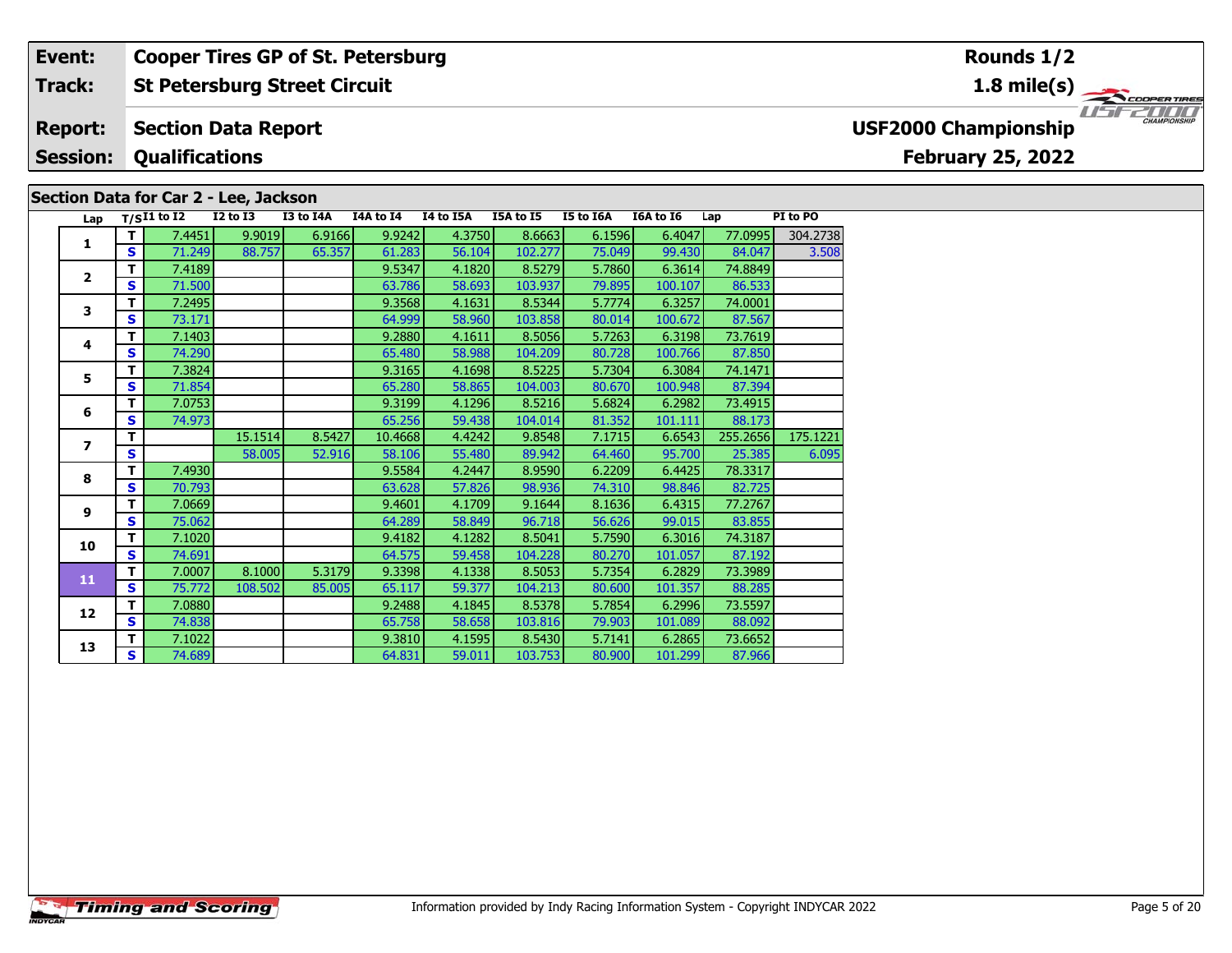#### **St Petersburg Street Circuit Track:**

#### **Section Data Report Report:**

#### **Session:Qualifications**

### **Section Data for Car 22 - Rowe, Myles**

|  | Lap |              | $T/SI1$ to $I2$ | <b>I2 to I3</b> | I3 to I4A | I4A to I4 | I4 to I5A | I5A to I5 | I5 to I6A | <b>I6A to 16</b> | Lap      | PI to PO |
|--|-----|--------------|-----------------|-----------------|-----------|-----------|-----------|-----------|-----------|------------------|----------|----------|
|  |     | т            | 7.5432          | 8.8916          | 6.4032    | 9.6424    | 4.1441    | 8.5712    | 5.9223    | 6.3990           | 75.7519  | 262.8128 |
|  | 1   | $\mathbf{s}$ | 70.322          | 98.842          | 70.597    | 63.074    | 59.230    | 103.412   | 78.056    | 99.518           | 85.542   | 4.061    |
|  |     | т            | 7.2851          | 8.2637          | 5.5951    | 9.3863    | 4.1384    | 8.5605    | 5.7532    | 6.3596           | 74.3238  |          |
|  | 2   | S            | 72.814          | 106.352         | 80.793    | 64.795    | 59.311    | 103.541   | 80.351    | 100.135          | 87.186   |          |
|  | 3   | т            | 7.2442          |                 |           | 9.2561    | 4.0625    | 8.5403    | 5.7628    | 6.3544           | 73.8041  |          |
|  |     | S            | 73.225          |                 |           | 65.706    | 60.420    | 103.786   | 80.217    | 100.217          | 87.800   |          |
|  |     | т            | 7.2391          |                 |           | 9.1590    | 4.0699    | 8.5411    | 5.6294    | 6.3348           | 73.5195  |          |
|  | 4   | $\mathbf{s}$ | 73.276          |                 |           | 66.403    | 60.310    | 103.776   | 82.118    | 100.527          | 88.140   |          |
|  | 5   | т            | 7.1874          | 8.1532          | 5.2838    | 9.2448    | 4.0523    | 8.4757    | 5.6536    | 6.3501           | 73.2662  |          |
|  |     | S            | 73.803          | 107.794         | 85.553    | 65.786    | 60.572    | 104.577   | 81.766    | 100.285          | 88.445   |          |
|  | 6   | т            | 7.1138          | 8.2352          | 5.2884    | 9.1654    | 4.1417    | 8.5986    | 5.6912    | 6.3611           | 73.5344  |          |
|  |     | S            | 74.567          | 106.720         | 85.479    | 66.356    | 59.264    | 103.082   | 81.226    | 100.111          | 88.122   |          |
|  | 7   | т            | 6.9752          | 8.1930          | 5.3211    | 9.2971    | 4.1440    | 9.9350    | 5.9466    | 6.3906           | 75.1683  |          |
|  |     | S            | 76.049          | 107.270         | 84.953    | 65.416    | 59.231    | 89.216    | 77.737    | 99.649           | 86.207   |          |
|  | 8   | т            |                 | 8.3802          | 5.9071    | 10.8137   | 4.2611    | 8.5533    | 6.2304    | 6.4676           | 179.1501 | 112.4003 |
|  |     | s            |                 | 104.874         | 76.526    | 56.242    | 57.604    | 103.628   | 74.196    | 98.463           | 36.171   | 9.496    |
|  | 9   | T            | 9.8256          | 8.9853          | 5.7549    | 9.4163    | 4.1477    | 8.7468    | 6.4231    | 6.4492           | 78.9464  |          |
|  |     | $\mathbf{s}$ | 53.987          | 97.811          | 78.550    | 64.588    | 59.178    | 101.336   | 71.970    | 98.744           | 82.081   |          |
|  | 10  | T            | 7.1783          | 8.1177          | 5.2909    | 9.9956    | 4.2459    | 8.4978    | 5.6852    | 6.4759           | 74.3266  |          |
|  |     | $\mathbf{s}$ | 73.897          | 108.265         | 85.438    | 60.845    | 57.810    | 104.305   | 81.312    | 98.337           | 87.183   |          |
|  | 11  | т            | 7.0701          | 10.0410         | 6.3550    | 9.8242    | 4.5972    | 8.6334    | 5.7389    | 6.3143           | 77.3620  |          |
|  |     | S            | 75.028          | 87.528          | 71.132    | 61.906    | 53.392    | 102.667   | 80.551    | 100.853          | 83.762   |          |
|  | 12  | т            | 7.0377          | 8.1380          | 5.2135    | 9.0785    | 4.0823    | 8.5207    | 5.6348    | 6.2958           | 72.7769  |          |
|  |     | $\mathbf{s}$ | 75.373          | 107.995         | 86.707    | 66.991    | 60.127    | 104.025   | 82.039    | 101.150          | 89.039   |          |
|  | 13  | т            | 7.6205          | 8.5807          | 5.5525    | 9.2183    | 4.1652    | 8.6076    | 5.5534    | 6.3130           | 74.3469  |          |
|  |     | S            | 69.609          | 102.423         | 81.413    | 65.975    | 58.930    | 102.975   | 83.241    | 100.874          | 87.159   |          |
|  | 14  | т            | 7.0432          | 8.1455          | 5.2131    | 9.0560    | 4.1464    | 8.6256    | 5.6596    | 6.3561           | 73.0505  |          |
|  |     | S            | 75.314          | 107.896         | 86.713    | 67.158    | 59.197    | 102.760   | 81.679    | 100.190          | 88.706   |          |

# **Rounds 1/2**

**1.8 mile(s)**



# **USF2000 Championship**

# **February 25, 2022**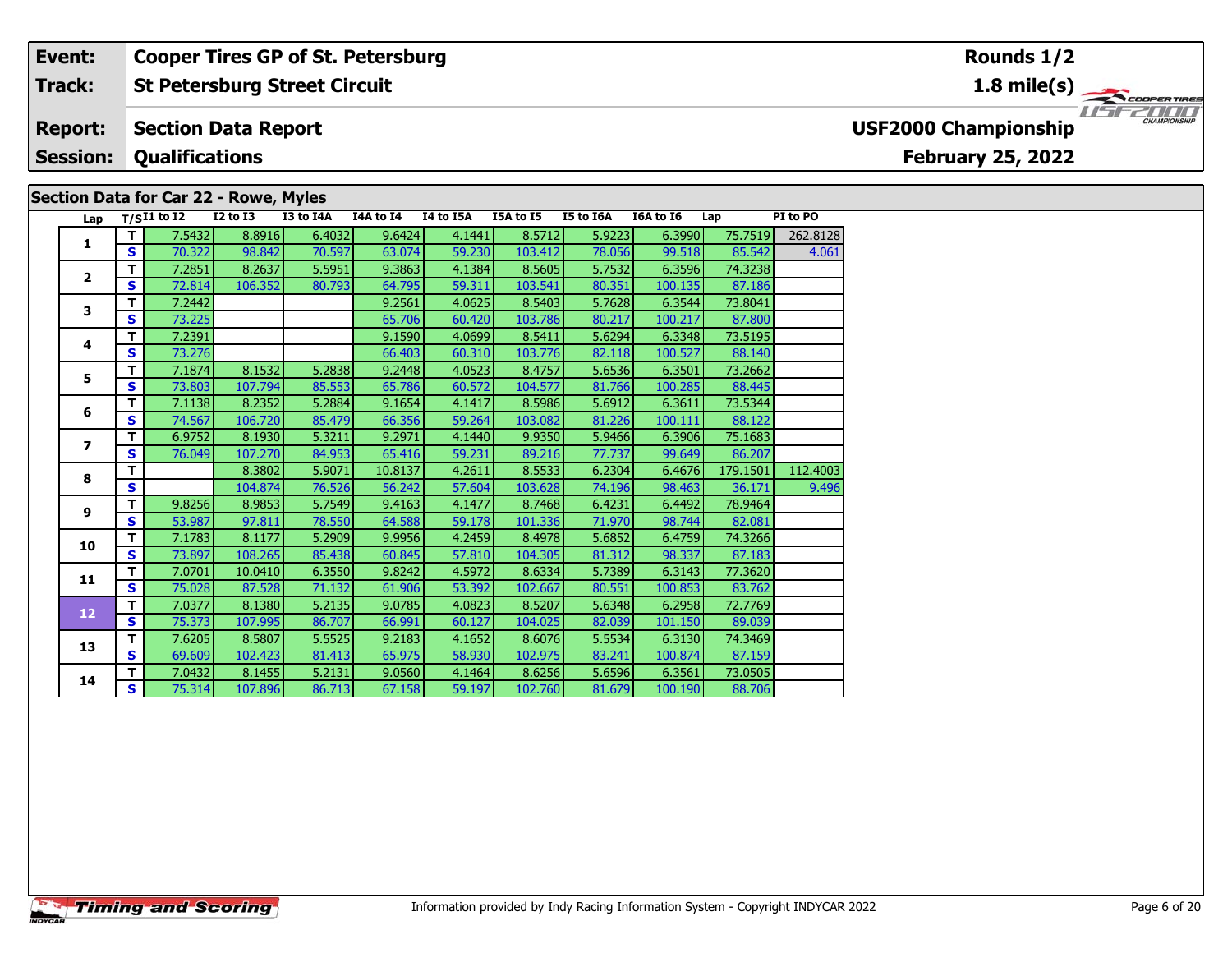#### **St Petersburg Street Circuit Track:**

#### **Section Data Report Report:**

**Session:Qualifications**

## **Section Data for Car 23 - Denmark, Jace**

|  | Lap                           |              | $T/SI1$ to $I2$ | <b>I2 to I3</b> | I3 to I4A | I4A to I4 | I4 to I5A | I5A to I5 | I5 to I6A | I6A to I6 | Lap      | PI to PO |
|--|-------------------------------|--------------|-----------------|-----------------|-----------|-----------|-----------|-----------|-----------|-----------|----------|----------|
|  |                               | T            | 7.1513          | 8.4407          | 5.7045    | 9.5408    | 4.1789    | 8.5427    | 5.9282    | 6.3623    | 75.2341  | 275.3341 |
|  | 1                             | $\mathbf{s}$ | 74.176          | 104.122         | 79.244    | 63.745    | 58.737    | 103.757   | 77.979    | 100.092   | 86.131   | 3.877    |
|  | $\overline{2}$<br>3<br>4<br>5 | т            | 7.2626          | 10.1586         | 6.1723    | 9.5324    | 4.1952    | 8.6106    | 5.8474    | 6.3657    | 77.4994  |          |
|  |                               | $\mathbf{s}$ | 73.039          | 86.514          | 73.238    | 63.802    | 58.508    | 102.939   | 79.056    | 100.039   | 83.614   |          |
|  |                               | т            | 7.0484          |                 |           | 9.2525    | 4.0723    | 8.5279    | 5.7189    | 6.3321    | 73.4276  |          |
|  |                               | S            | 75.259          |                 |           | 65.732    | 60.274    | 103.937   | 80.832    | 100.570   | 88.250   |          |
|  |                               | т            | 7.0100          | 8.1661          | 5.2938    | 9.1509    | 4.0899    | 8.5883    | 5.6691    | 6.3306    | 73.1748  |          |
|  |                               | $\mathbf{s}$ | 75.671          | 107.623         | 85.391    | 66.461    | 60.015    | 103.206   | 81.543    | 100.594   | 88.555   |          |
|  |                               | T.           | 6.9046          | 8.1722          | 5.2930    | 9.2282    | 4.1003    | 8.5309    | 5.6604    | 6.3356    | 73.1655  |          |
|  |                               | $\mathbf{s}$ | 76.826          | 107.543         | 85.404    | 65.905    | 59.863    | 103.900   | 81.668    | 100.514   | 88.566   |          |
|  | 6                             | т            | 6.9180          |                 |           | 9.1369    | 4.0589    | 8.5291    | 5.6520    | 6.3266    | 72.9355  |          |
|  |                               | S            | 76.677          |                 |           | 66.563    | 60.473    | 103.922   | 81.789    | 100.657   | 88.846   |          |
|  |                               | т            | 7.0204          | 8.1747          | 5.2457    | 9.1103    | 4.0730    | 8.6293    | 5.6177    | 6.3333    | 73.0437  |          |
|  |                               | $\mathbf{s}$ | 75.559          | 107.510         | 86.174    | 66.758    | 60.264    | 102.716   | 82.289    | 100.551   | 88.714   |          |
|  |                               | т            |                 | 8.6378          | 6.0184    | 9.6931    | 4.1774    | 8.6112    | 5.8309    | 6.3717    | 144.8304 | 79.4991  |
|  | $\overline{\phantom{a}}$<br>8 | S            |                 | 101.746         | 75.111    | 62.744    | 58.758    | 102.931   | 79.280    | 99.945    | 44.742   | 13.426   |
|  | 9                             | T            | 7.0760          |                 |           | 9.4701    | 4.3185    | 8.5879    | 5.9377    | 6.3563    | 82.1244  |          |
|  |                               | $\mathbf{s}$ | 74.965          |                 |           | 64.221    | 56.838    | 103.211   | 77.854    | 100.187   | 78.905   |          |
|  | 10                            | T            | 6.9762          | 8.1531          | 5.2356    | 9.0514    | 4.0439    | 8.5612    | 5.5935    | 6.3143    | 72.9482  |          |
|  |                               | S            | 76.038          | 107.795         | 86.341    | 67.192    | 60.697    | 103.533   | 82.645    | 100.853   | 88.830   |          |
|  | 11                            | T            | 7.0878          | 8.2474          | 5.2368    | 9.0386    | 4.0298    | 8.5177    | 5.5743    | 6.3453    | 72.9387  |          |
|  |                               | $\mathbf{s}$ | 74.841          | 106.563         | 86.321    | 67.287    | 60.910    | 104.061   | 82.929    | 100.361   | 88.842   |          |
|  | 12                            | T            | 6.9890          | 8.1457          | 5.1864    | 9.1121    | 4.0167    | 8.5591    | 5.6395    | 6.3199    | 72.7399  |          |
|  |                               | $\mathbf{s}$ | 75.898          | 107.893         | 87.160    | 66.744    | 61.109    | 103.558   | 81.971    | 100.764   | 89.085   |          |
|  | 13                            | T            | 7.0537          | 8.1699          | 5.2039    | 9.0939    | 4.0068    | 8.5471    | 5.5235    | 6.3336    | 72.7358  |          |
|  |                               | $\mathbf{s}$ | 75.202          | 107.573         | 86.867    | 66.878    | 61.259    | 103.703   | 83.692    | 100.546   | 89.090   |          |
|  | 14                            | т            | 7.0560          |                 |           | 9.1498    | 4.0793    | 8.5467    | 5.5780    | 6.3123    | 72.7892  |          |
|  |                               | $\mathbf{s}$ | 75.178          |                 |           | 66.469    | 60.171    | 103.708   | 82.874    | 100.885   | 89.024   |          |
|  | 15                            | T            | 7.1355          | 8.3680          | 6.0267    | 9.6122    | 4.2994    | 8.5564    | 6.0529    | 6.3371    | 75.1035  |          |
|  |                               | <b>S</b>     | 74.340          | 105.027         | 75.007    | 63.272    | 57.090    | 103.591   | 76.372    | 100.490   | 86.281   |          |

**Rounds 1/2**

**1.8 mile(s)**



# **USF2000 Championship**

**February 25, 2022**

**Timing and Scoring**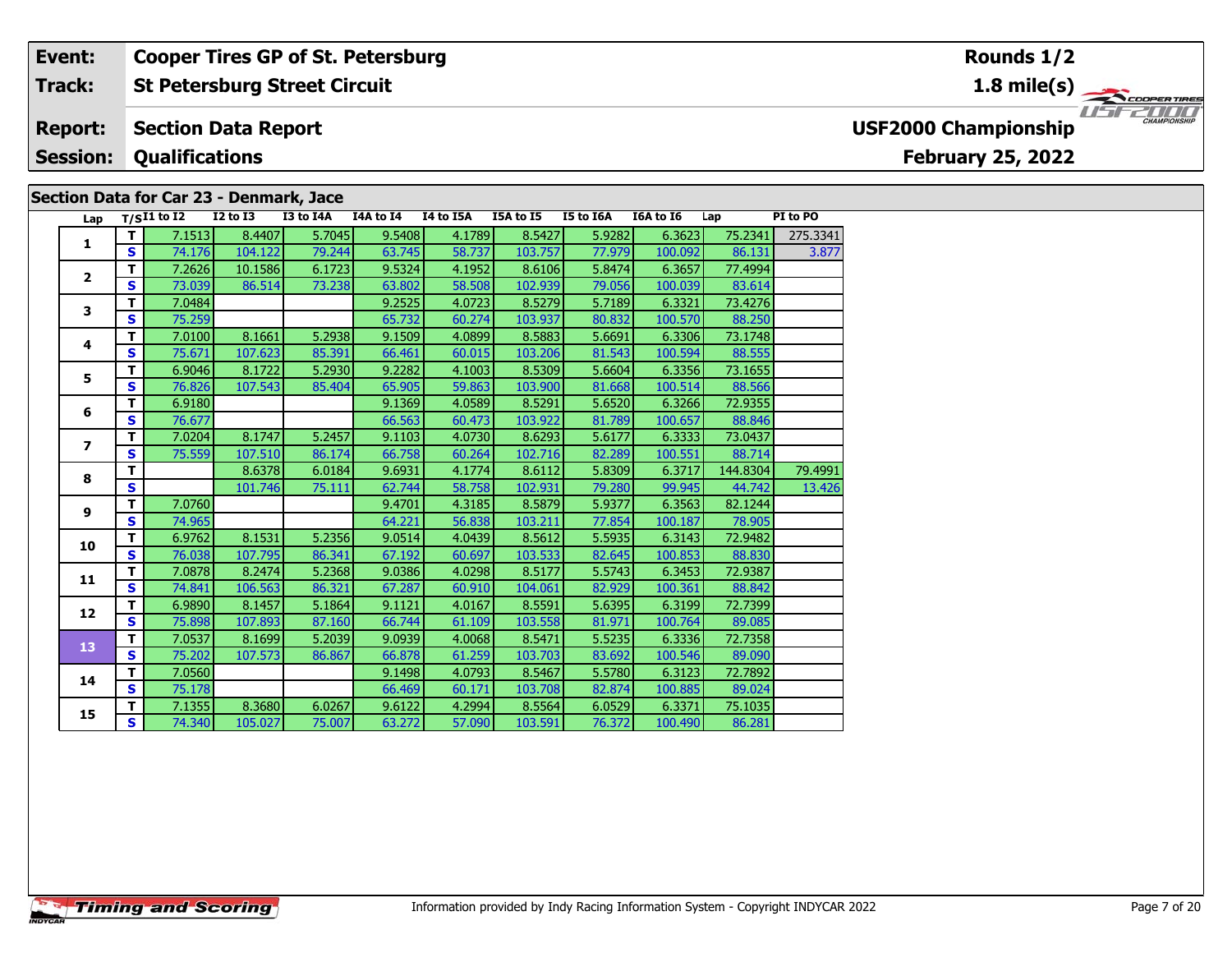#### **Event: Cooper Tires GP of St. Petersburg Rounds 1/2St Petersburg Street Circuit 1.8 mile(s) Track:**11515211111 **Report: Section Data Report USF2000 Championship Session: Qualifications February 25, 2022 Section Data for Car 3 - Jones, Jagger (R)**<br>Lap  $\frac{T}{(516 \text{ to } 17)}$   $\frac{17 \text{ to } 5F}{(7516 \text{ to } 17)}$ **Lap T/SI6 to I7 I7 to SF SF to I1 I1 to I2 I2 to I3 I3 to I4A I4A to I4 I4 to I5A I5A to I5 I5 to I6A I6A to I6 Lap PI to PO PO to SF SF to PI <sup>T</sup>** 10.2867 5.4925 3.8362 7.4269 8.3182 5.6502 9.5562 4.2182 8.6026 5.8878 6.3896 75.6651 73.5771 **<sup>S</sup>** 69.794 107.999 122.102 71.423 105.656 80.005 63.643 58.189 103.034 78.514 99.665 85.641 78.406**1**

**<sup>T</sup>** 3.7841 7.1588 8.1960 5.3669 9.2634 4.1091 8.5356 5.7489 6.3216 74.0511 70.1179 **<sup>S</sup>** 123.783 74.098 107.231 84.228 65.654 59.734 103.843 80.411 100.737 87.507 83.956

**<sup>T</sup>** 9.7388 5.4227 3.7231 6.9138 8.1619 5.3177 9.0711 4.1032 8.5174 5.5387 6.2716 72.7800 70.4612 **<sup>S</sup>** 73.721 109.389 125.812 76.724 107.679 85.008 67.046 59.820 104.065 83.462 101.540 89.035 83.547

**<sup>T</sup>** 8.9421 5.8367 9.5060 4.1983 8.6239 5.8943 6.3608 238.9576 172.7923 69.6876 **<sup>S</sup>** 98.284 77.449 63.979 58.465 102.780 78.427 100.116 27.118 6.177 82.782

**<sup>T</sup>** 9.9032 5.4721 3.7622 7.2306 8.2735 5.5101 9.3312 4.1531 8.5313 5.8507 6.3602 74.3782 **<sup>S</sup>** 72.497 108.401 124.504 73.362 106.226 82.039 65.177 59.102 103.895 79.012 100.125 87.122

**<sup>T</sup>** 4.8799 7.3823 8.1739 5.4159 9.2417 4.1070 8.5257 5.7193 6.3518 76.4157 **<sup>S</sup>** 95.987 71.855 107.521 83.466 65.808 59.765 103.964 80.827 100.258 84.799

**<sup>T</sup>** 9.7763 5.4401 3.7331 7.1059 8.1537 5.4036 9.1268 4.1315 8.5721 5.6455 6.3095 73.3981 **<sup>S</sup>** 73.438 109.039 125.475 74.650 107.787 83.656 66.637 59.411 103.401 81.883 100.930 88.286

**<sup>T</sup>** 9.7074 5.4290 3.7335 7.1093 8.2206 5.3116 9.0900 4.1848 8.6127 5.7179 6.3090 73.4258 **<sup>S</sup>** 73.960 109.262 125.461 74.614 106.910 85.105 66.907 58.654 102.914 80.847 100.938 88.252

**<sup>T</sup>** 9.7182 5.4347 3.7271 7.0722 8.1465 5.3663 9.9399 4.7855 8.6191 5.9951 6.3951 75.1997 **<sup>S</sup>** 73.877 109.147 125.677 75.006 107.882 84.238 61.186 51.291 102.837 77.108 99.579 86.171

**<sup>T</sup>** 9.6984 5.4574 3.7654 7.0970 8.2216 5.3940 9.1915 4.1006 8.5528 5.7048 6.3256 73.5091 **<sup>S</sup>** 74.028 108.693 124.398 74.743 106.897 83.805 66.168 59.858 103.634 81.032 100.673 88.152

**<sup>T</sup>** 9.5869 5.4412 3.7399 7.0604 8.1364 5.3464 9.0693 4.0926 8.5514 5.5878 6.2790 72.8913 **<sup>S</sup>** 74.889 109.017 125.246 75.131 108.016 84.551 67.059 59.975 103.651 82.729 101.420 88.899

**<sup>T</sup>** 9.7325 5.4379 3.7279 6.9418 8.1156 5.2884 9.1132 4.0908 8.5340 5.6075 6.2944 72.8840 **<sup>S</sup>** 73.769 109.083 125.650 76.415 108.293 85.479 66.736 60.002 103.863 82.438 101.172 88.908

**<sup>T</sup>** 9.7366 5.4176 3.7312 6.9452 8.1489 5.2584 9.1121 4.0569 8.4910 5.6897 6.3805 72.9681 **<sup>S</sup>** 73.738 109.492 125.538 76.377 107.851 85.966 66.744 60.503 104.389 81.247 99.807 88.806

**<sup>T</sup>** 3.9436 7.0845 8.1421 5.3812 9.1320 4.0951 8.5255 5.6578 6.2668 74.2991 **<sup>S</sup>** 118.777 74.875 107.941 84.005 66.599 59.939 103.966 81.705 101.618 87.215

**2**

**3**

**4**

**5**

**6**

**7**

**8**

**9**

**10**

**11**

**12**

**13**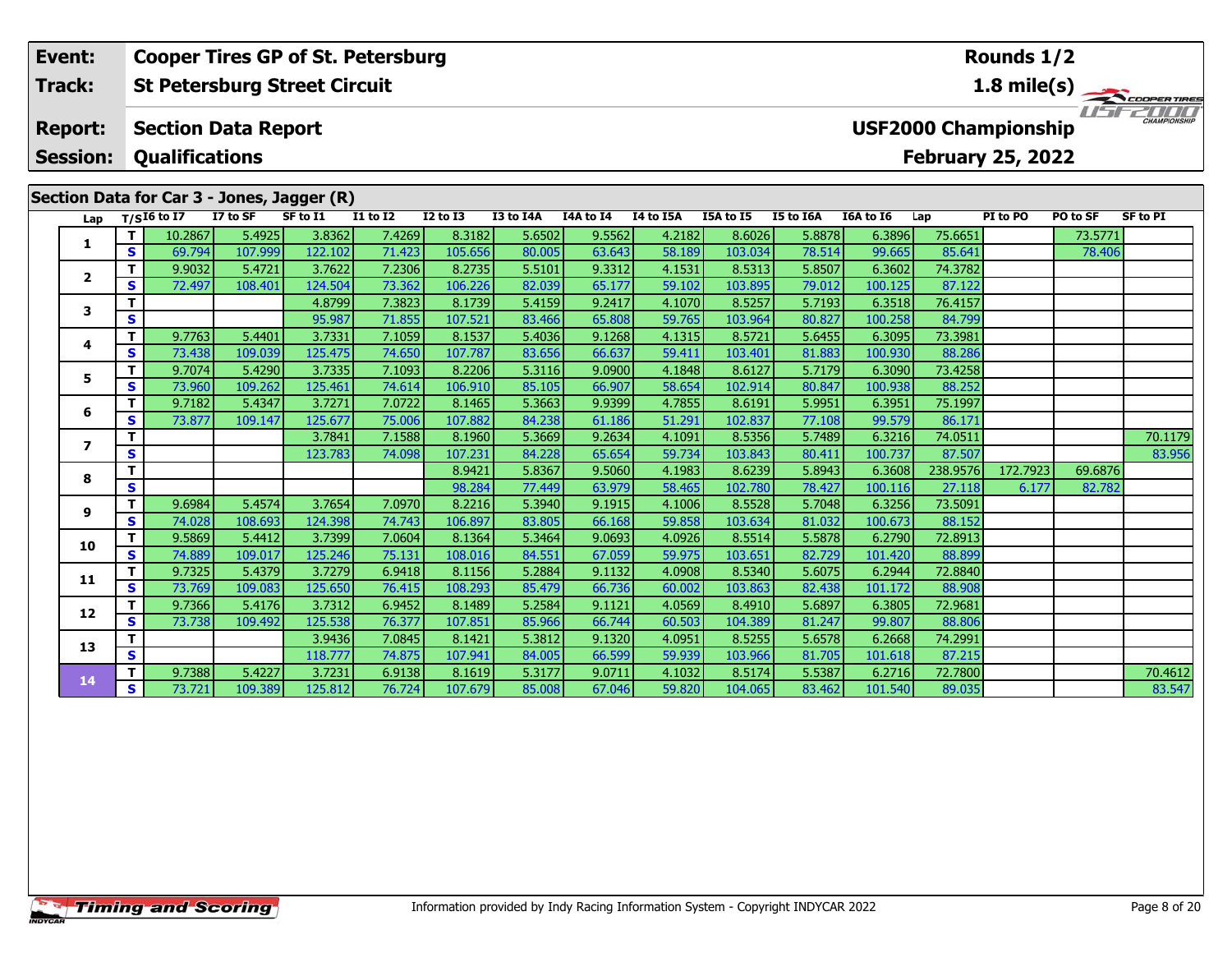#### **Event: Cooper Tires GP of St. Petersburg Rounds 1/2St Petersburg Street Circuit 1.8 mile(s) Track:** USFZOOD **Report: Section Data Report USF2000 Championship Qualifications Session:February 25, 2022**

|                  |          |               |                   | Section Data for Car 30 - Andersson, Viktor (R) |                  |                   |                  |                  |                  |                   |                  |                  |                   |          |          |                 |
|------------------|----------|---------------|-------------------|-------------------------------------------------|------------------|-------------------|------------------|------------------|------------------|-------------------|------------------|------------------|-------------------|----------|----------|-----------------|
| Lap              |          | $T/SI6$ to I7 | I7 to SF          | SF to I1                                        | <b>I1 to I2</b>  | $I2$ to $I3$      | I3 to I4A        | I4A to I4        | I4 to I5A        | I5A to I5         | I5 to I6A        | I6A to I6        | Lap               | PI to PO | PO to SF | <b>SF to PI</b> |
| 1                | T.       |               |                   | 3.9713                                          | 8.2539           | 9.5118            | 6.0953           | 10.3610          | 4.6217           | 8.8463            | 6.3831           | 6.8149           | 81.5719           | 305.7984 | 82.7759  |                 |
|                  | S        |               |                   | 117.949                                         | 64.267           | 92.397            | 74.163           | 58.699           | 53.109           | 100.196           | 72.421           | 93.445           | 79.439            | 3.490    | 69.693   |                 |
| $\mathbf{2}$     | T.       |               |                   | 3.8550                                          | 7.5330           | 8.6094            | 5.9455           | 9.7294           | 4.4675           | 8.6855            | 6.2360           | 6.4618           | 77.4558           |          |          |                 |
|                  | S        |               |                   | 121.507                                         | 70.417           | 102.082           | 76.032           | 62.510           | 54.942           | 102.051           | 74.130           | 98.551           | 83.661            |          |          |                 |
| 3                | T.       | 9.9026        | 5.5245            | 3.8130                                          | 7.3892           | 8.3336            | 5.7495           | 9.4887           | 4.3159           | 8.6332            | 6.0853           | 6.4801           | 75.7156           |          |          |                 |
|                  | S        | 72.502        | 107.373           | 122.845                                         | 71.788           | 105.460           | 78.623           | 64.095           | 56.872           | 102.669           | 75.965           | 98.273           | 85.583            |          |          |                 |
| 4                | T.       | 9.9076        | 5.5093            | 3.8018                                          | 7.2791           | 8.2862            | 5.6118           | 9.5194           | 4.2615           | 8.6256            | 5.9442           | 6.4301           | 75.1766           |          |          |                 |
|                  | S.       | 72.465        | 107.669           | 123.207                                         | 72.874           | 106.064           | 80.553           | 63.889           | 57.598           | 102.760           | 77.769           | 99.037           | 86.197            |          |          |                 |
| 5                | T.       | 9.8854        | 5.5157            | 3.8009                                          | 7.2779           | 8.2994            | 5.5055           | 9.2018           | 4.2020           | 8.6280            | 5.8012           | 6.4365           | 74.5543           |          |          |                 |
|                  | <b>S</b> | 72.628        | 107.544           | 123.236                                         | 72.886           | 105.895           | 82.108           | 66.094           | 58.414           | 102.731           | 79.686           | 98.939           | 86.917            |          |          |                 |
| 6                | T.       | 9.7554        | 5.4930            | 3.7897                                          | 7.1987           | 8.2974            | 5.4586           | 9.2023           | 4.1650           | 8.6028            | 5.8007           | 6.4074           | 74.1710           |          |          |                 |
|                  | S        | 73.596        | 107.989           | 123.601                                         | 73.688           | 105.920           | 82.813           | 66.090           | 58.933           | 103.032           | 79.693           | 99.388           | 87.366            |          |          |                 |
| $\boldsymbol{7}$ | T.       | 9.7389        | 5.4946            | 3.7907                                          | 7.0853           | 8.2731            | 5.4587           | 9.2032           | 4.2074           | 8.6232            | 5.6911           | 6.4187           | 73.9849           |          |          |                 |
|                  | S        | 73.720        | 107.957           | 123.568                                         | 74.867           | 106.231           | 82.812           | 66.084           | 58.339           | 102.788           | 81.227           | 99.213           | 87.585            |          |          |                 |
| 8                | T.       | 9.7529        | 5.4993            | 3.7861                                          | 7.0416           | 8.2967            | 5.4178           | 9.5460           | 4.3910           | 8.6479            | 6.0246           | 6.4965           | 74.9004           |          |          |                 |
|                  | S.       | 73.614        | 107.865           | 123.718                                         | 75.332           | 105.929           | 83.437           | 63.711           | 55.899           | 102.495           | 76.731           | 98.025           | 86.515            |          |          |                 |
| 9                | T.       | 9.7468        | 5.4859            | 3.7824                                          | 7.0392           | 8.2721            | 5.4045           | 9.8301           | 4.3643           | 8.6725            | 5.9146           | 6.4217           | 74.9341           |          |          |                 |
|                  | S        | 73.661        | 108.128           | 123.839                                         | 75.357           | 106.244           | 83.642           | 61.869           | 56.241           | 102.204           | 78.158           | 99.167           | 86.476            |          |          |                 |
| 10               | T.       | 9.7513        | 5.4972            | 3.7929                                          | 7.1921           | 8.3072            | 5.4459           | 9.2764           | 4.1783           | 8.6210            | 5.7853           | 6.4304           | 74.2780           |          |          |                 |
|                  | S.       | 73.627        | 107.906           | 123.496                                         | 73.755           | 105.795           | 83.007           | 65.562           | 58.745           | 102.814           | 79.905           | 99.032           | 87.240            |          |          |                 |
| 11               | T.<br>S. | 9.7801        | 5.5036<br>107.781 | 3.7797<br>123.928                               | 7.1385<br>74.309 | 8.2857<br>106.070 | 5.3799<br>84.025 | 9.3859<br>64.797 | 4.2469<br>57.796 | 8.6066            | 5.7246<br>80.752 | 6.3845<br>99.744 | 74.2160<br>87.313 |          |          |                 |
|                  | T.       | 73.410        |                   | 3.9251                                          | 7.5723           | 8.5346            | 5.5021           | 9.4469           | 4.2544           | 102.987<br>8.5707 | 5.8334           | 6.3910           | 76.8012           |          |          |                 |
| 12               | S        |               |                   | 119.337                                         | 70.052           | 102.977           |                  | 64.379           | 57.694           | 103.418           |                  | 99.643           | 84.374            |          |          |                 |
|                  | T.       | 9.8249        | 5.4684            | 3.7655                                          | 7.1777           | 8.2619            | 82.159<br>5.4396 | 9.3387           | 4.1880           | 8.5476            | 79.246<br>5.6716 | 6.3682           | 74.0521           |          |          |                 |
| 13               | S        | 73.075        | 108.474           | 124.395                                         | 73.903           | 106.375           | 83.103           | 65.125           | 58.609           | 103.697           | 81.507           | 100.000          | 87.506            |          |          |                 |
|                  | T.       | 9.7600        | 5.4626            | 3.7565                                          | 7.7635           | 8.4100            | 5.5268           | 9.4792           | 4.2265           | 8.6208            | 5.7235           | 6.3900           | 75.1194           |          |          |                 |
| 14               | S.       | 73.561        | 108.590           | 124.693                                         | 68.327           | 104.502           | 81.792           | 64.160           | 58.075           | 102.817           | 80.767           | 99.659           | 86.263            |          |          |                 |
|                  | T.       | 9.8274        | 5.4617            | 3.7581                                          | 7.0849           | 8.2722            | 5.3270           | 9.3515           | 4.1648           | 8.5781            | 5.6992           | 6.3774           | 73.9023           |          |          | 70.8492         |
| 15               | S.       | 73.056        | 108.608           | 124.640                                         | 74.871           | 106.243           | 84.859           | 65.036           | 58.935           | 103.329           | 81.112           | 99.855           | 87.683            |          |          | 83.089          |

ER TIRES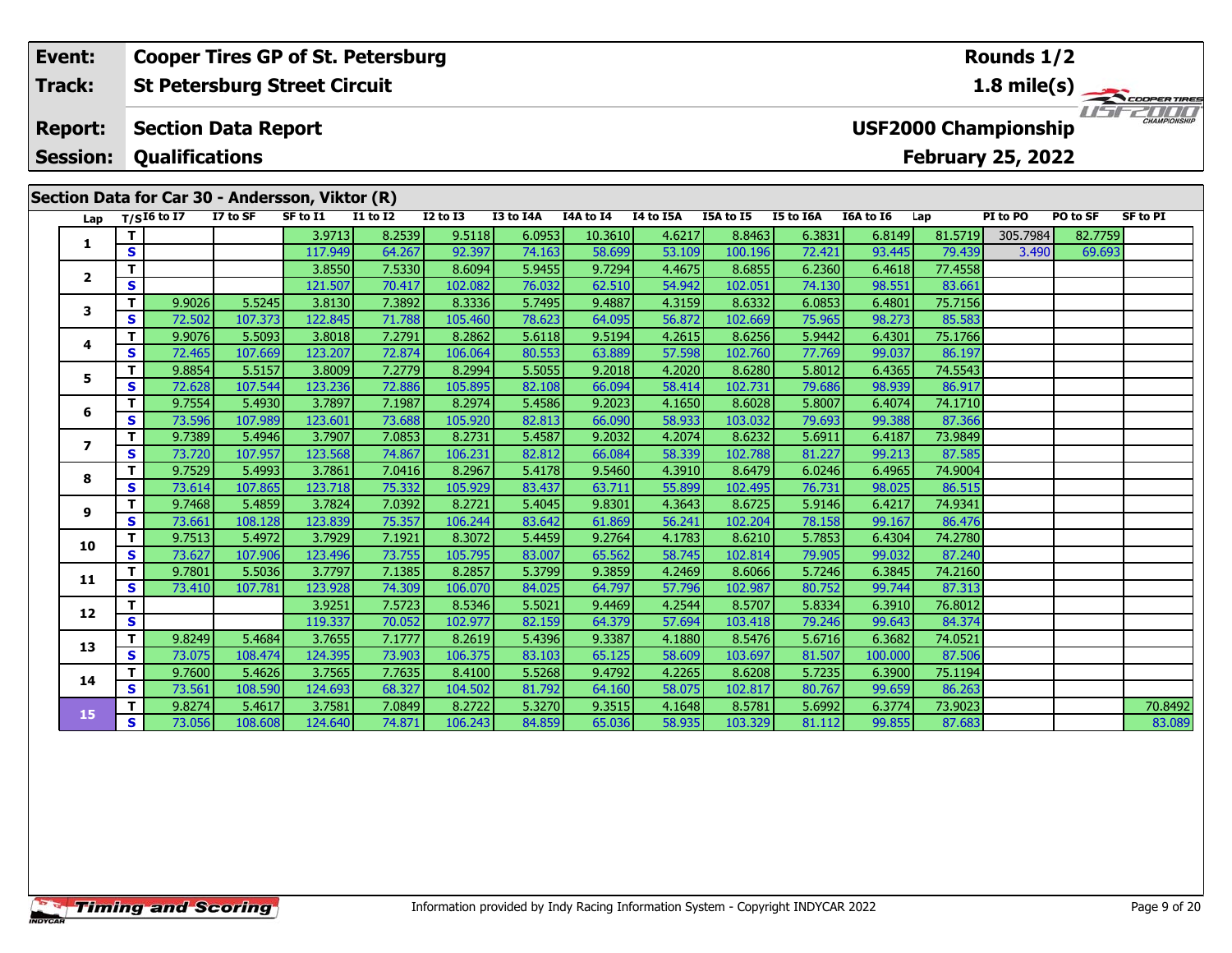#### **Event: Cooper Tires GP of St. Petersburg Rounds 1/2St Petersburg Street Circuit 1.8 mile(s) Track:** USFZOOD **Section Data Report Report: USF2000 Championship Session: Qualifications February 25, 2022**

|     |            |                  | Section Data for Car 32 - Weir, Christian |              |           |           |           |           |           |           |         |          |                 |
|-----|------------|------------------|-------------------------------------------|--------------|-----------|-----------|-----------|-----------|-----------|-----------|---------|----------|-----------------|
| Lap |            | $T/S$ SF to $I1$ | <b>I1 to I2</b>                           | $I2$ to $I3$ | I3 to I4A | I4A to I4 | I4 to I5A | I5A to I5 | I5 to I6A | I6A to I6 | Lap     | PO to SF | <b>SF to PI</b> |
|     |            |                  | 7.2466                                    | 8.2058       | 5.4983    | 9.2764    | 4.1426    | 8.5759    | 5.7566    | 6.3516    | 74.2344 | 145.8333 |                 |
|     | $\epsilon$ |                  | 73.200                                    | 107.103      | 82.215    | 65.562    | 59.251    | 103.355   | 80.303    | 100.261   | 87.291  | 39.558   |                 |
|     |            | 3.7549           | 7.0661                                    | 8.1344       | 5.3201    | 9.1701    | 4.1090    | 8.5607    | 5.7336    | 6.3454    | 73.3726 |          |                 |
|     | S.         | 124.746          | 75.070                                    | 108.043      | 84.969    | 66.322    | 59.736    | 103.539   | 80.625    | 100.359   | 88.316  |          |                 |
|     |            |                  | 7.1182                                    | 8.1619       | 5.3223    | 9.2069    | 4.0976    | 8.5783    | 5.6281    | 6.3114    | 73.3458 |          |                 |
|     | S          |                  | 74.521                                    | 107.679      | 84.934    | 66.057    | 59.902    | 103.326   | 82.137    | 100.900   | 88.349  |          |                 |
|     |            | 3.7289           | 6.9992                                    | 8.1707       | 5.2947    | 9.1544    | 4.1579    | 8.5599    | 5.6173    | 6.3575    | 73.1541 |          |                 |
|     | S.         | 125.616          | 75.788                                    | 107.563      | 85.377    | 66.436    | 59.033    | 103.548   | 82.294    | 100.168   | 88.580  |          |                 |
| 5   |            | 3.7436           | 7.1077                                    | 8.1691       | 5.2859    | 9.1220    | 4.0827    | 8.5074    | 5.6156    | 6.3477    | 73.1663 |          | 69.4831         |
|     |            | 125.123          | 74.631                                    | 107.584      | 85.519    | 66.672    | 60.121    | 104.187   | 82.319    | 100.323   | 88.565  |          | 84.723          |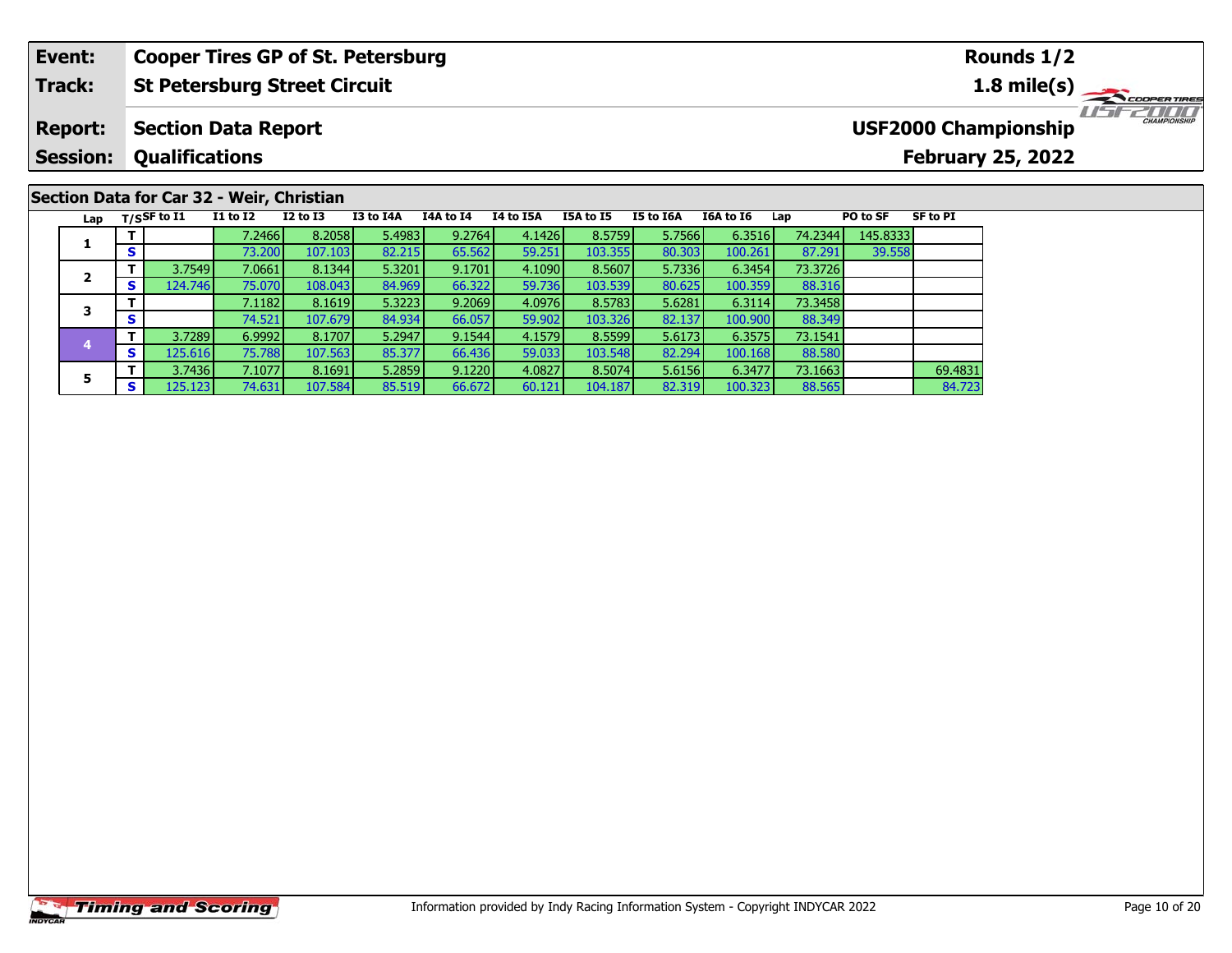#### **St Petersburg Street Circuit Section Data Report Event: Cooper Tires GP of St. Petersburg Track: Report: Session:Qualifications**

### **Section Data for Car 33 - Kohlbecker, Spike**

| Lap          |    | $T/SI1$ to I2 | $I2$ to $I3$ | I3 to I4A | I4A to I4 | I4 to I5A | I5A to I5 | I5 to I6A | I6A to I6 | Lap      | PI to PO |
|--------------|----|---------------|--------------|-----------|-----------|-----------|-----------|-----------|-----------|----------|----------|
|              | т  | 7.6685        | 8.4504       | 5.5384    | 9.6522    | 4.3008    | 8.7614    | 5.9753    | 6.4367    | 76.7733  | 299.8463 |
| 1            | S  | 69.173        | 104.003      | 81.620    | 63.010    | 57.072    | 101.167   | 77.364    | 98.936    | 84.404   | 3.560    |
|              | т  | 7.2021        | 8.2100       | 5.5129    | 9.3640    | 4.1895    | 8.6542    | 5.7854    | 6.4062    | 74.3940  |          |
| $\mathbf{2}$ | S  | 73.653        | 107.048      | 81.998    | 64.949    | 58.588    | 102.420   | 79.903    | 99.407    | 87.104   |          |
| 3            | т  | 7.3133        | 8.2880       | 7.1285    | 11.3694   | 4.8368    | 11.3282   | 7.1716    | 6.4415    | 82.7897  |          |
|              | S  | 72.533        | 106.040      | 63.414    | 53.493    | 50.747    | 78.244    | 64.459    | 98.862    | 78.271   |          |
| 4            | т  | 7.0550        | 8.2165       | 5.3782    | 9.0964    | 4.1440    | 8.5650    | 5.5803    | 6.3635    | 73.2916  |          |
|              | S  | 75.188        | 106.963      | 84.051    | 66.860    | 59.231    | 103.487   | 82.840    | 100.074   | 88.414   |          |
| 5            | т  | 7.0319        |              |           | 9.1634    | 4.1251    | 8.5562    | 5.5710    | 6.3283    | 73.0689  |          |
|              | S  | 75.435        |              |           | 66.371    | 59.503    | 103.593   | 82.978    | 100.630   | 88.683   |          |
| 6            | T  | 6.9770        | 8.1800       | 5.3289    | 9.1357    | 4.1557    | 8.5560    | 5.6695    | 6.3443    | 73.1673  |          |
|              | S  | 76.029        | 107.441      | 84.829    | 66.572    | 59.065    | 103.596   | 81.537    | 100.376   | 88.564   |          |
| 7            | T  | 7.1042        | 8.2053       | 5.6333    | 9.4879    | 4.2533    | 8.6345    | 5.6932    | 6.3564    | 74.2093  |          |
|              | S  | 74.668        | 107.109      | 80.245    | 64.101    | 57.709    | 102.654   | 81.197    | 100.185   | 87.321   |          |
| 8            | т  |               | 9.2591       | 6.1485    | 9.9674    | 4.3891    | 8.8364    | 6.0809    | 6.6340    | 169.3492 | 101.3682 |
|              | S  |               | 94.919       | 73.521    | 61.017    | 55.924    | 100.308   | 76.020    | 95.993    | 38.264   | 10.530   |
| 9            | T  | 7.2953        | 8.3078       | 5.4970    | 9.2779    | 4.1470    | 11.2049   | 6.1596    | 6.3897    | 77.5167  |          |
|              | S. | 72.712        | 105.788      | 82.235    | 65.552    | 59.188    | 79.105    | 75.049    | 99.663    | 83.595   |          |
| 10           | T  | 7.0451        | 8.1595       | 5.3266    | 9.2661    | 4.1553    | 8.6097    | 5.6019    | 6.3598    | 73.5125  |          |
|              | S. | 75.294        | 107.710      | 84.866    | 65.635    | 59.070    | 102.949   | 82.521    | 100.132   | 88.148   |          |
| 11           | T  | 6.9054        | 8.1476       | 5.4343    | 9.2642    | 4.1398    | 8.5879    | 5.5521    | 6.3527    | 73.1501  |          |
|              | S  | 76.817        | 107.868      | 83.184    | 65.649    | 59.291    | 103.211   | 83.261    | 100.244   | 88.585   |          |
| 12           | т  | 6.9819        | 8.1800       | 5.3717    | 9.1926    | 4.1634    | 8.5918    | 5.5996    | 6.3822    | 73.3056  |          |
|              | S. | 75.976        | 107.441      | 84.153    | 66.160    | 58.955    | 103.164   | 82.555    | 99.780    | 88.397   |          |
| 13           | T  | 6.9084        |              |           | 9.1794    | 4.1399    | 8.5944    | 5.6461    | 6.3394    | 73.1591  |          |
|              | S. | 76.784        |              |           | 66.255    | 59.290    | 103.133   | 81.875    | 100.454   | 88.574   |          |
| 14           | т  | 6.9672        | 8.2153       | 5.3106    | 9.2602    | 4.1482    | 8.6189    | 5.5877    | 6.3349    | 73.2646  |          |
|              | S  | 76.136        | 106.979      | 85.121    | 65.677    | 59.171    | 102.840   | 82.730    | 100.525   | 88.447   |          |

# **Rounds 1/2**

**1.8 mile(s)**



# **February 25, 2022 USF2000 Championship**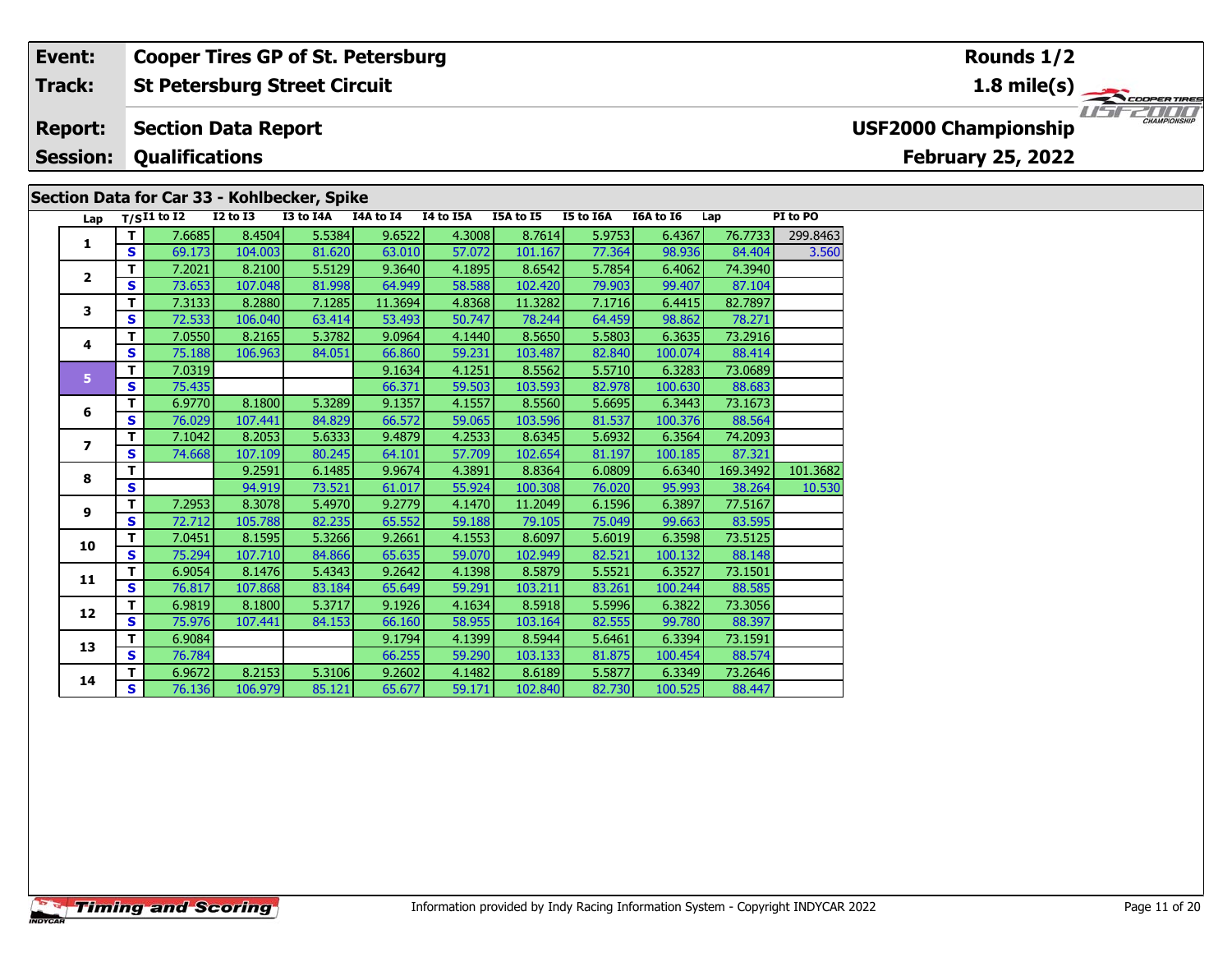#### **Event: Cooper Tires GP of St. Petersburg Rounds 1/2Track:St Petersburg Street Circuit 1.8 mile(s)** 11515211111 **Report: Section Data Report USF2000 Championship Session: Qualifications February 25, 2022 Section Data for Car 4 - d'Orlando, Michael** Lap T/S<sup>SF</sup> to I1 I1 to I2 I2 to I3 I3 to I4A I4A to I4 I4 to I5A I5A to I5 I5 to I6A I6A to I6 Lap PI to PO PO to SF SF to PI **<sup>T</sup>** 7.6977 8.2690 5.8598 9.5415 4.1769 8.5903 5.9628 6.4051 76.2729 150.8072 **<sup>S</sup>** 68.911 106.284 77.143 63.741 58.765 103.182 77.526 99.424 84.958 38.253**1**

**<sup>T</sup>** 3.9346 7.6659 9.6234 7.3443 10.2719 4.4126 11.3212 6.2038 6.5057 82.4404 79.7315 **<sup>S</sup>** 119.049 69.197 91.326 61.551 59.208 55.626 78.292 74.514 97.886 78.602 73.833

88.977

**<sup>T</sup>** 3.7593 7.1858 8.1931 5.4648 9.3461 4.0714 8.5547 5.7199 6.3314 73.9700 **<sup>S</sup>** 124.600 73.820 107.269 82.719 65.073 60.288 103.611 80.818 100.581 87.603

**<sup>T</sup>** 3.7360 7.0696 8.1250 5.3491 9.1558 4.0635 8.5214 5.6119 6.2956 73.0929 **<sup>S</sup>** 125.377 75.033 108.168 84.509 66.426 60.405 104.016 82.374 101.153 88.654

**<sup>T</sup>** 3.7141 6.9980 8.1433 5.2588 9.0937 4.0492 8.4995 5.5585 6.2598 72.8280 **<sup>S</sup>** 126.116 75.801 107.925 85.960 66.879 60.618 104.284 83.165 101.731 88.977

**<sup>T</sup>** 7.1220 8.1780 5.3477 9.1996 4.0707 8.4989 5.5798 6.3583 73.1945 **<sup>S</sup>** 74.481 107.467 84.531 66.110 60.298 104.292 82.848 100.155 88.531

**<sup>T</sup>** 10.2657 6.9824 10.7657 4.6848 10.2837 6.7239 7.4593 345.6030 270.4182 **<sup>S</sup>** 85.612 64.741 56.493 52.394 86.191 68.751 85.372 18.750 3.947

**2**

**3**

**4**

**5**

**6**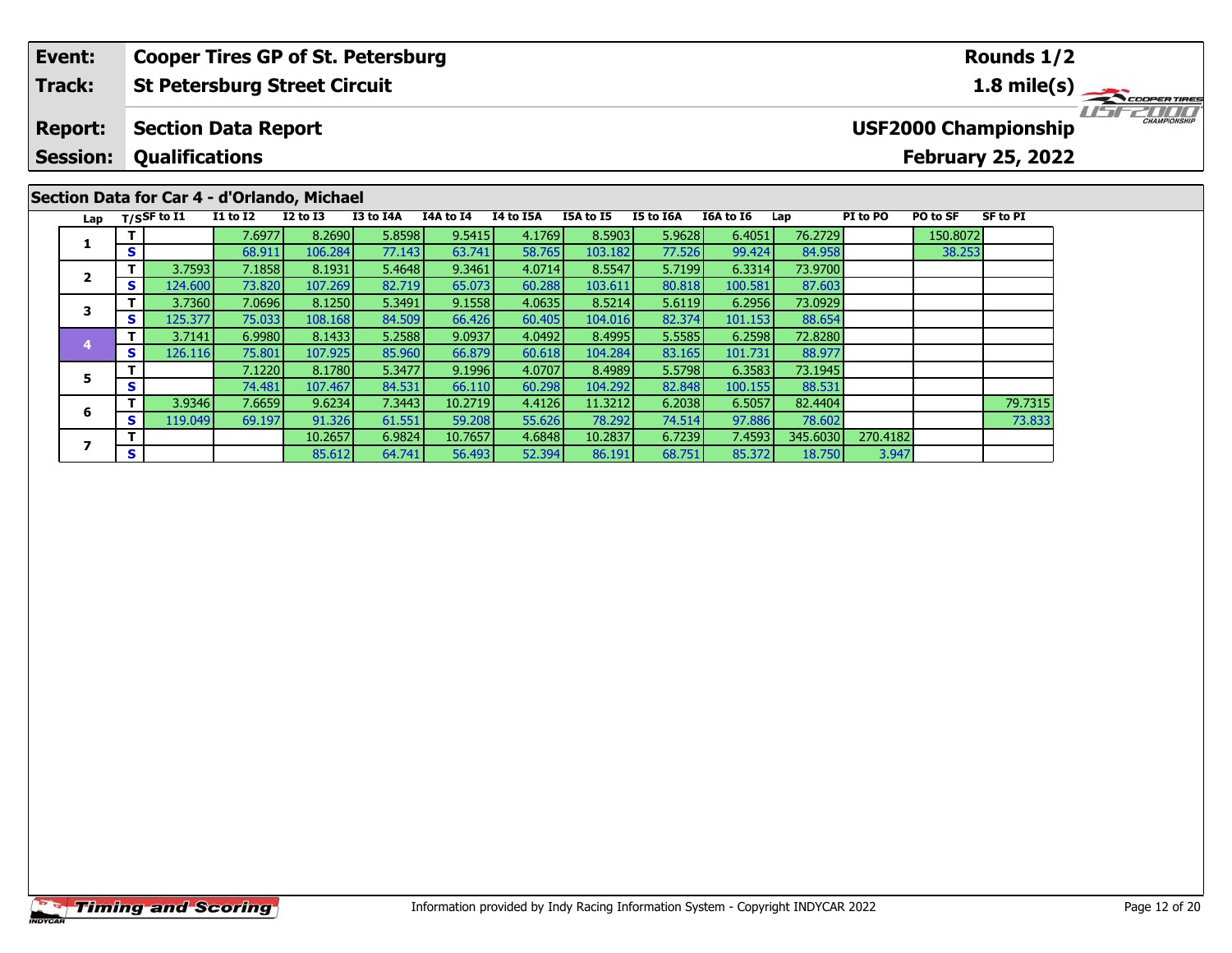#### **St Petersburg Street Circuit Track:**

#### **Section Data Report Report:**

#### **Session:Qualifications**

**1**

**2**

**3**

**4**

**5**

**6**

# **Section Data for Car 5 - Hays, Nicky (R)**<br>Lap T/SSF to 11 11 to 12 12 to 13

| <b>USF2000 Championship</b> |  |
|-----------------------------|--|

### **1.8 mile(s)**

**Rounds 1/2**



# **February 25, 2022**

# **<sup>T</sup>** 8.7321 6.0507 9.7082 4.4087 8.9587 6.0782 6.8681 352.6567 285.9462 **<sup>S</sup>** 100.647 74.710 62.646 55.675 98.939 76.054 92.721 18.375 3.733 **<sup>T</sup>** 8.8677 5.8985 9.5901 4.3201 8.9192 6.2950 6.5598 491.7748 425.0969 70.4412 **<sup>S</sup>** 99.108 76.637 63.418 56.817 99.377 73.435 97.079 13.177 2.511 81.89681.896 **<sup>T</sup>** 3.7962 7.0574 8.2906 5.3918 9.4503 4.1435 8.5967 5.8559 6.4893 74.3622 **<sup>S</sup>** 123.389 75.163 106.007 83.839 64.356 59.238 103.105 78.941 98.134 87.141 **<sup>T</sup>** 3.7649 7.0900 8.2249 5.3201 9.3340 4.0902 8.6063 5.7120 6.4266 73.7551 **<sup>S</sup>** 124.415 74.817 106.854 84.969 65.158 60.010 102.990 80.930 99.091 87.85887.858 **<sup>T</sup>** 3.7604 6.9747 8.2426 5.3355 9.2370 4.1162 8.6186 5.7630 6.4767 73.6986 **<sup>S</sup>** 124.564 76.054 106.625 84.724 65.842 59.631 102.843 80.214 98.324 87.926**<sup>T</sup>** 3.7663 6.9574 8.2704 5.2860 9.4043 4.1107 8.5715 5.7457 6.5396 73.8858 70.6398 **<sup>S</sup>** 124.369 76.243 106.266 85.517 64.671 59.711 103.408 80.455 97.379 87.703 83.336

**Lap T/SSF to I1 I1 to I2 I2 to I3 I3 to I4A I4A to I4 I4 to I5A I5A to I5 I5 to I6A I6A to I6 Lap PI to PO PO to SF SF to PI**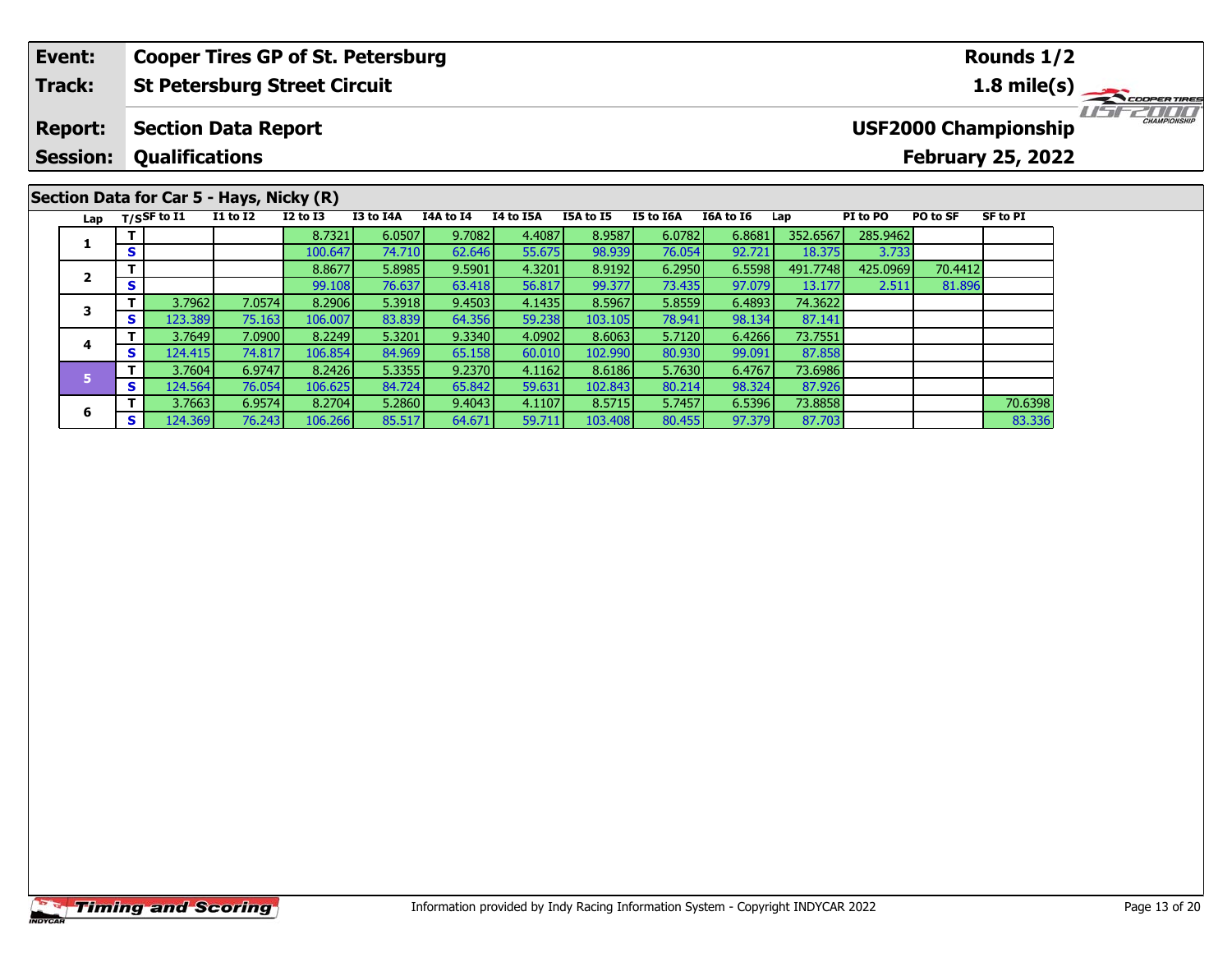#### **Event: Cooper Tires GP of St. Petersburg Rounds 1/2Track:St Petersburg Street Circuit 1.8 mile(s)** 11515211111 **Report: Section Data Report USF2000 Championship Session: Qualifications February 25, 2022 Section Data for Car 6 - Lund, Frederik (R)** Lap T/S<sup>I1</sup> to I2 I2 to I3 I3 to I4A I4A to I4 I4 to I5A I5A to I5 I5 to I6A I6A to I6 Lap **<sup>T</sup>** 7.8641 9.8408 4.4303 8.9857 6.4087 6.6668 79.9960 **<sup>S</sup>** 67.453 61.802 55.404 98.642 72.132 95.521 81.004**1**

86.63

**<sup>T</sup>** 7.4771 9.6865 4.3414 9.4676 7.5040 7.9034 79.9444 **<sup>S</sup>** 70.944 62.787 56.538 93.621 61.604 80.575 81.056

**<sup>T</sup>** 7.4428 9.4628 4.1445 8.5360 5.9592 6.4225 75.9570 **<sup>S</sup>** 71.271 64.271 59.224 103.838 77.573 99.154 85.311

**<sup>T</sup>** 7.2453 8.2251 5.5428 9.2967 4.1967 8.6328 5.8918 6.4528 74.7982 **<sup>S</sup>** 73.214 106.851 81.555 65.419 58.488 102.674 78.460 98.689 86.633

**<sup>T</sup>** 7.5496 9.2188 4.1796 8.5305 5.7889 6.3822 75.8880 **<sup>S</sup>** 70.263 65.972 58.727 103.905 79.855 99.780 85.389

**<sup>T</sup>** 7.2522 9.4680 4.2663 8.6153 5.7802 6.3858 74.5925 **<sup>S</sup>** 73.144 64.236 57.533 102.883 79.975 99.724 86.872

**<sup>T</sup>** 7.1826 9.2585 4.1976 8.5799 5.7838 6.3978 74.1512 **<sup>S</sup>** 73.853 65.689 58.475 103.307 79.925 99.537 87.389

**<sup>T</sup>** 7.1225 9.2439 4.1308 8.5205 5.7866 6.3354 73.7571 **<sup>S</sup>** 74.476 65.793 59.421 104.027 79.887 100.517 87.856

**<sup>T</sup>** 7.2509 9.3448 4.1488 8.5229 5.8601 6.3672 74.2524 **<sup>S</sup>** 73.157 65.082 59.163 103.998 78.885 100.015 87.270

**<sup>T</sup>** 7.3915 9.4648 4.1762 8.5566 5.9063 6.3871 75.3103 **<sup>S</sup>** 71.765 64.257 58.775 103.588 78.268 99.704 86.044

**T** 7.1824 9.3103 4.1574 8.5164 5.8131 6.4118 74.1262<br> **S** 73.855 65.324 59.040 104.077 79.523 99.320 87.418

**<sup>T</sup>** 7.1987 9.3406 4.1459 8.5297 5.7121 6.3711 73.9541 **<sup>S</sup>** 73.688 65.112 59.204 103.915 80.929 99.954 87.622

**<sup>T</sup>** 7.1633 9.4119 4.1308 8.5172 5.6885 6.3729 73.8973 **<sup>S</sup>** 74.052 64.618 59.421 104.067 81.264 99.926 87.689

**<sup>T</sup>** 7.1293 9.2503 4.1108 8.5349 5.6658 6.3926 73.6948 **<sup>S</sup>** 74.405 65.747 59.710 103.852 81.590 99.618 87.930

**<sup>T</sup>** 7.0636 9.2005 4.1176 8.5007 5.7101 6.3836 73.5767 **<sup>S</sup>** 75.097 66.103 59.611 104.269 80.957 99.758 88.071

**2**

**3**

**4**

**5**

**6**

**7**

**8**

**9**

**10**

**11**

**12**

**13**

**14**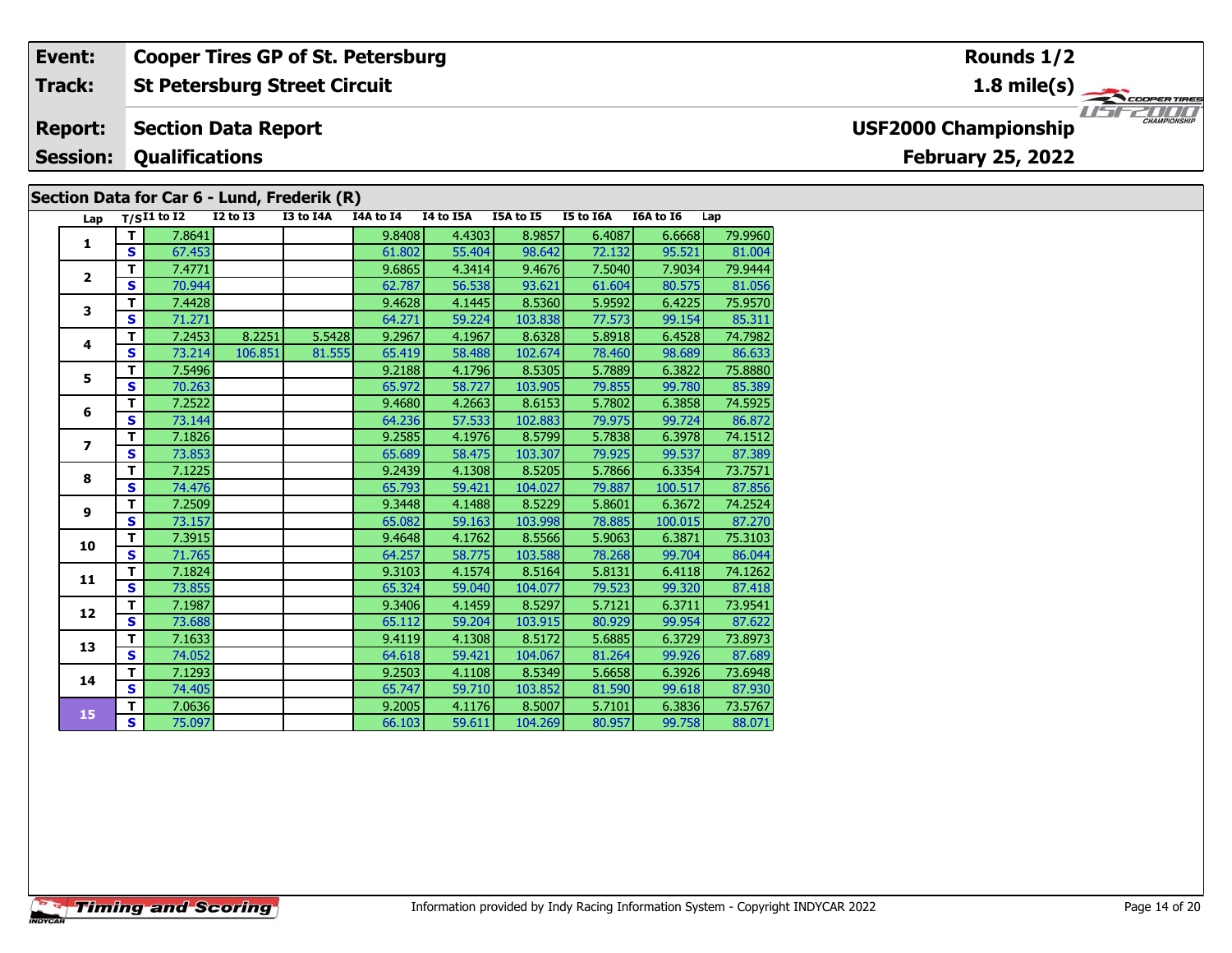#### **Event: Cooper Tires GP of St. Petersburg Rounds 1/2St Petersburg Street Circuit 1.8 mile(s) Track:** THE PLANTING **Report: Section Data Report USF2000 Championship Qualifications Session:February 25, 2022 Section Data for Car 63 - Burke, Trey**

| Lap                     |              | SECUVII DALA IVI CAI VJ - DUINE, ITEY<br>$T/SI6$ to I7 | I7 to SF | SF to I1 | I1 to I2 | I2 to I3 | I3 to I4A | I4A to I4 | I4 to I5A | I5A to I5 | I5 to I6A | I6A to I6 | Lap     | PI to PO | PO to SF | <b>SF to PI</b> |
|-------------------------|--------------|--------------------------------------------------------|----------|----------|----------|----------|-----------|-----------|-----------|-----------|-----------|-----------|---------|----------|----------|-----------------|
|                         | T.           | 10.6916                                                | 5.4952   | 3.8702   | 7.5566   | 8.3868   | 5.5731    | 9.4319    | 4.1915    | 8.6983    | 5.9379    | 6.4508    | 76.2839 | 268.4873 | 77.6280  |                 |
| 1                       | S            | 67.151                                                 | 107.945  | 121.030  | 70.198   | 104.791  | 81.112    | 64.481    | 58.560    | 101.901   | 77.851    | 98.719    | 84.946  | 3.976    | 74.314   |                 |
|                         | T            | 10.1097                                                | 5.5052   | 3.7734   | 7.1325   | 8.2363   | 5.4760    | 9.3044    | 4.1801    | 8.5925    | 5.7808    | 6.4001    | 74.4910 |          |          |                 |
| $\overline{\mathbf{2}}$ | S            | 71.016                                                 | 107.749  | 124.134  | 74.371   | 106.706  | 82.550    | 65.365    | 58.720    | 103.156   | 79.967    | 99.501    | 86.990  |          |          |                 |
|                         | т            | 9.7317                                                 | 5.4333   | 3.7290   | 7.0615   | 8.2002   | 5.4190    | 9.2125    | 4.1709    | 8.5113    | 5.7896    | 6.3699    | 73.6289 |          |          |                 |
| 3                       | S            | 73.775                                                 | 109.175  | 125.613  | 75.119   | 107.176  | 83.419    | 66.017    | 58.849    | 104.140   | 79.845    | 99.973    | 88.009  |          |          |                 |
|                         | T            | 9.7973                                                 | 5.4269   | 3.7231   | 7.1147   | 8.2320   | 5.4841    | 9.3081    | 4.1667    | 8.4638    | 5.9973    | 6.3666    | 74.0806 |          |          |                 |
| 4                       | S            | 73.281                                                 | 109.304  | 125.812  | 74.558   | 106.762  | 82.428    | 65.339    | 58.909    | 104.724   | 77.080    | 100.025   | 87.472  |          |          |                 |
|                         | T            | 9.8660                                                 | 5.4370   | 3.7341   | 7.2155   | 8.2074   | 5.4452    | 9.2606    | 4.1812    | 9.2946    | 6.4199    | 6.4043    | 75.4658 |          |          |                 |
| 5                       | $\mathbf{s}$ | 72.771                                                 | 109.101  | 125.441  | 73.516   | 107.082  | 83.017    | 65.674    | 58.704    | 95.363    | 72.006    | 99.436    | 85.867  |          |          |                 |
|                         | T.           | 9.8397                                                 | 5.4350   | 3.7372   | 7.0678   | 8.2816   | 5.4266    | 9.1900    | 4.1432    | 8.6156    | 5.7755    | 6.3734    | 73.8856 |          |          |                 |
| 6                       | S            | 72.965                                                 | 109.141  | 125.337  | 75.052   | 106.122  | 83.302    | 66.179    | 59.243    | 102.879   | 80.040    | 99.918    | 87.703  |          |          |                 |
| 7                       | T            | 9.8190                                                 | 5.4571   | 3.7350   | 7.6408   | 8.5012   | 5.5444    | 9.3050    | 4.1762    | 8.5416    | 5.7567    | 6.3826    | 74.8596 |          |          |                 |
|                         | S            | 73.119                                                 | 108.699  | 125.411  | 69.424   | 103.381  | 81.532    | 65.361    | 58.775    | 103.770   | 80.302    | 99.774    | 86.562  |          |          |                 |
| 8                       | T            | 9.7988                                                 | 5.4508   | 3.7477   | 7.0068   | 8.1936   | 5.4016    | 9.1441    | 4.1281    | 8.5557    | 5.6959    | 6.3342    | 73.4573 |          |          |                 |
|                         | S            | 73.270                                                 | 108.825  | 124.986  | 75.706   | 107.262  | 83.687    | 66.511    | 59.459    | 103.599   | 81.159    | 100.536   | 88.215  |          |          |                 |
| 9                       | T            | 9.7678                                                 | 5.4640   | 3.7444   | 6.9987   | 8.1944   | 5.3676    | 9.1325    | 4.1446    | 8.5252    | 5.6743    | 6.4268    | 73.4403 |          |          |                 |
|                         | $\mathbf{s}$ | 73.502                                                 | 108.562  | 125.096  | 75.793   | 107.252  | 84.217    | 66.595    | 59.223    | 103.970   | 81.468    | 99.088    | 88.235  |          |          |                 |
| 10                      | Т            | 9.7501                                                 | 5.4509   | 3.7556   | 7.0266   | 8.2155   | 5.3953    | 9.0982    | 4.1105    | 8.5228    | 5.7549    | 6.3637    | 73.4441 |          |          |                 |
|                         | $\mathbf{s}$ | 73.636                                                 | 108.823  | 124.723  | 75.492   | 106.976  | 83.785    | 66.846    | 59.714    | 103.999   | 80.327    | 100.070   | 88.230  |          |          |                 |
| 11                      | т            | 9.8270                                                 | 5.4599   | 4.3145   | 8.2237   | 9.3288   | 6.4883    | 10.6245   | 4.4506    | 8.6382    | 6.0280    | 6.4549    | 79.8384 |          |          |                 |
|                         | S            | 73.059                                                 | 108.643  | 108.566  | 64.503   | 94.210   | 69.671    | 57.243    | 55.151    | 102.610   | 76.688    | 98.657    | 81.164  |          |          |                 |
| 12                      | T            | 9.6656                                                 | 5.4376   | 3.7560   | 6.9965   | 8.2280   | 5.4329    | 9.1898    | 4.1091    | 8.5694    | 5.6937    | 6.3411    | 73.4197 |          |          |                 |
|                         | S            | 74.279                                                 | 109.089  | 124.710  | 75.817   | 106.814  | 83.205    | 66.180    | 59.734    | 103.434   | 81.190    | 100.427   | 88.260  |          |          |                 |
| 13                      | T            | 9.6972                                                 | 5.4558   | 3.7444   | 6.9879   | 8.2072   | 5.3946    | 9.0819    | 4.0915    | 8.5448    | 5.5454    | 6.3239    | 73.0746 |          |          |                 |
|                         | S            | 74.037                                                 | 108.725  | 125.096  | 75.910   | 107.084  | 83.796    | 66.966    | 59.991    | 103.731   | 83.361    | 100.700   | 88.677  |          |          |                 |
| 14                      | T            | 9.6726                                                 | 5.4484   | 3.7441   | 7.0436   | 8.1970   | 5.3782    | 9.1162    | 4.1036    | 8.5267    | 5.5889    | 6.3218    | 73.1411 |          |          |                 |
|                         | $\mathbf{s}$ | 74.226                                                 | 108.873  | 125.106  | 75.310   | 107.218  | 84.051    | 66.714    | 59.814    | 103.952   | 82.713    | 100.734   | 88.596  |          |          |                 |
| 15                      | Т            | 9.6657                                                 | 5.4450   | 3.7383   | 6.9563   | 8.2113   | 5.2907    | 9.1731    | 4.1037    | 8.5156    | 5.5725    | 6.3477    | 73.0199 |          |          |                 |
|                         | S            | 74.279                                                 | 108.941  | 125.300  | 76.255   | 107.031  | 85.442    | 66.301    | 59.813    | 104.087   | 82.956    | 100.323   | 88.743  |          |          |                 |
| 16                      | Т            | 9.7488                                                 | 5.4354   | 3.7290   | 7.0352   | 8.2118   | 5.3138    | 9.0828    | 4.1323    | 8.5448    | 5.5797    | 6.3657    | 73.1793 |          |          | 70.3806         |
|                         | S            | 73.645                                                 | 109.133  | 125.613  | 75.400   | 107.024  | 85.070    | 66.960    | 59.399    | 103.731   | 82.849    | 100.039   | 88.550  |          |          | 83.643          |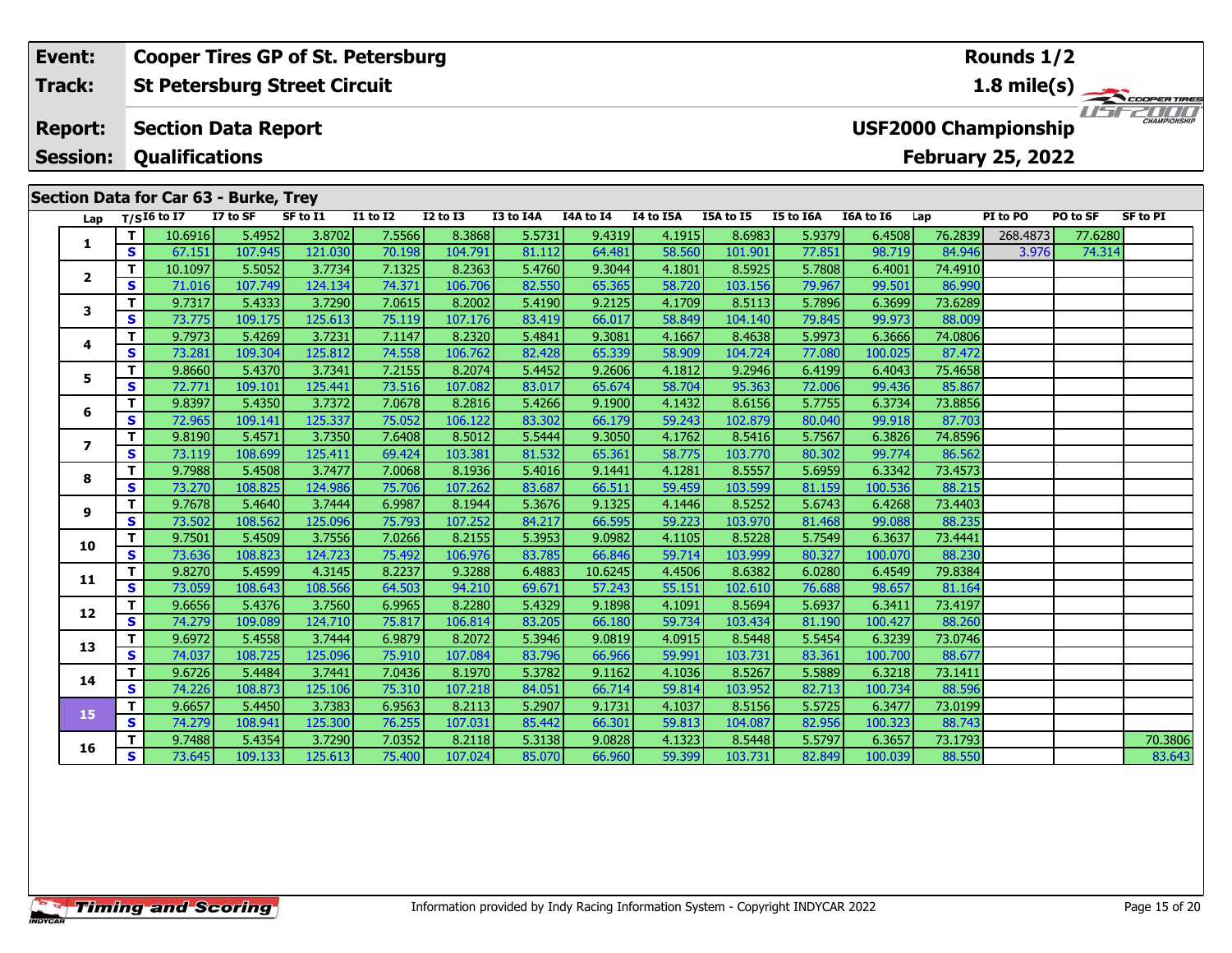#### **Event: Cooper Tires GP of St. Petersburg Rounds 1/2St Petersburg Street Circuit 1.8 mile(s) Track:** THE COOPERTIRES **Section Data Report Report: USF2000 Championship Qualifications Session:February 25, 2022 Section Data for Car 7 - Lee, Yeoroo (R)**

| Lap                      |                                                                                                               | $T/SI1$ to $I2$ | <b>I2 to I3</b> | I3 to I4A | I4A to I4 | I4 to I5A | I5A to I5 | I5 to I6A | I6A to I6 | Lap     |
|--------------------------|---------------------------------------------------------------------------------------------------------------|-----------------|-----------------|-----------|-----------|-----------|-----------|-----------|-----------|---------|
|                          | T I                                                                                                           | 7.4531          |                 |           | 10.3077   | 4.5712    | 8.8106    | 6.7557    | 6.7631    | 81.5283 |
| $\mathbf{1}$             | S.<br>71.172<br>59.003<br>53.696<br>100.602<br>8.6750<br>9.8351<br>4.4124<br>T.<br>7.3403<br>5.6641<br>8.7463 | 68.427          | 94.161          | 79.482    |           |           |           |           |           |         |
| $\overline{2}$           | 6.0413                                                                                                        | 6.5111          | 77.5093         |           |           |           |           |           |           |         |
|                          | S.                                                                                                            | 72.266          | 101.310         | 79.809    | 61.838    | 55.628    | 101.342   | 76.519    | 97.805    | 83.603  |
| 3                        | T.                                                                                                            | 7.2552          |                 |           | 9.5365    | 4.3688    | 8.7414    | 5.8125    | 6.4790    | 75.3521 |
|                          | S                                                                                                             | 73.114          |                 |           | 63.774    | 56.184    | 101.398   | 79.531    | 98.290    | 85.996  |
| 4                        | T.                                                                                                            | 7.0574          |                 |           | 9.4886    | 4.2701    | 8.6825    | 5.7122    | 6.4559    | 74.4594 |
|                          | S                                                                                                             | 75.163          |                 |           | 64.096    | 57.482    | 102.086   | 80.927    | 98.641    | 87.027  |
| 5                        | T.                                                                                                            | 7.2022          |                 |           | 9.6363    | 4.2831    | 8.6370    | 5.6950    | 6.4456    | 74.4876 |
|                          | S.                                                                                                            | 73.652          |                 |           | 63.114    | 57.308    | 102.624   | 81.172    | 98.799    | 86.994  |
| 6                        | T.                                                                                                            | 6.9801          |                 |           | 9.3539    | 4.2592    | 8.7132    | 5.7901    | 6.4990    | 74.2235 |
|                          | S.                                                                                                            | 75.995          |                 |           | 65.019    | 57.629    | 101.727   | 79.838    | 97.987    | 87.304  |
| $\overline{\phantom{a}}$ | T.                                                                                                            | 6.9384          |                 |           | 9.3694    | 4.2170    | 8.6343    | 5.6317    | 6.4519    | 73.9943 |
|                          | S                                                                                                             | 76.452          |                 |           | 64.912    | 58.206    | 102.656   | 82.084    | 98.702    | 87.574  |
| 8                        | T.                                                                                                            | 7.0357          | 8.3281          | 5.1239    | 9.5719    | 4.1800    | 8.6255    | 5.6737    | 6.4734    | 74.0201 |
|                          | S.                                                                                                            | 75.395          | 105.530         | 88.223    | 63.538    | 58.721    | 102.761   | 81.476    | 98.375    | 87.544  |
| 9                        | T.                                                                                                            | 7.0460          |                 |           | 9.3683    | 4.1881    | 8.6698    | 5.7642    | 6.4600    | 73.9510 |
|                          | S.                                                                                                            | 75.284          |                 |           | 64.919    | 58.608    | 102.236   | 80.197    | 98.579    | 87.626  |
| 10                       | T.                                                                                                            | 7.0264          |                 |           | 9.3678    | 4.2237    | 8.6284    | 6.8105    | 6.7668    | 75.6104 |
|                          | S.                                                                                                            | 75.494          |                 |           | 64.923    | 58.114    | 102.726   | 67.876    | 94.109    | 85.702  |
| 11                       | T.                                                                                                            | 7.1034          |                 |           | 9.3207    | 4.1976    | 8.6424    | 5.6691    | 6.4352    | 74.4675 |
|                          | S                                                                                                             | 74.676          |                 |           | 65.251    | 58.475    | 102.560   | 81.543    | 98.959    | 87.018  |
| 12                       | T.                                                                                                            | 7.0772          |                 |           | 9.4766    | 4.2387    | 8.6882    | 5.6534    | 6.3814    | 74.2797 |
|                          | S.                                                                                                            | 74.953          |                 |           | 64.177    | 57.908    | 102.019   | 81.769    | 99.793    | 87.238  |
| 13                       | T.                                                                                                            | 7.0196          |                 |           | 9.3159    | 4.2007    | 8.6292    | 5.6646    | 6.3714    | 73.8818 |
|                          | S.                                                                                                            | 75.568          |                 |           | 65.284    | 58.432    | 102.717   | 81.607    | 99.949    | 87.708  |
| 14                       | T.                                                                                                            | 7.1655          |                 |           | 9.5481    | 4.2410    | 8.6482    | 5.6882    | 6.3741    | 74.5303 |
|                          | S.                                                                                                            | 74.029          |                 |           | 63.697    | 57.877    | 102.491   | 81.269    | 99.907    | 86.945  |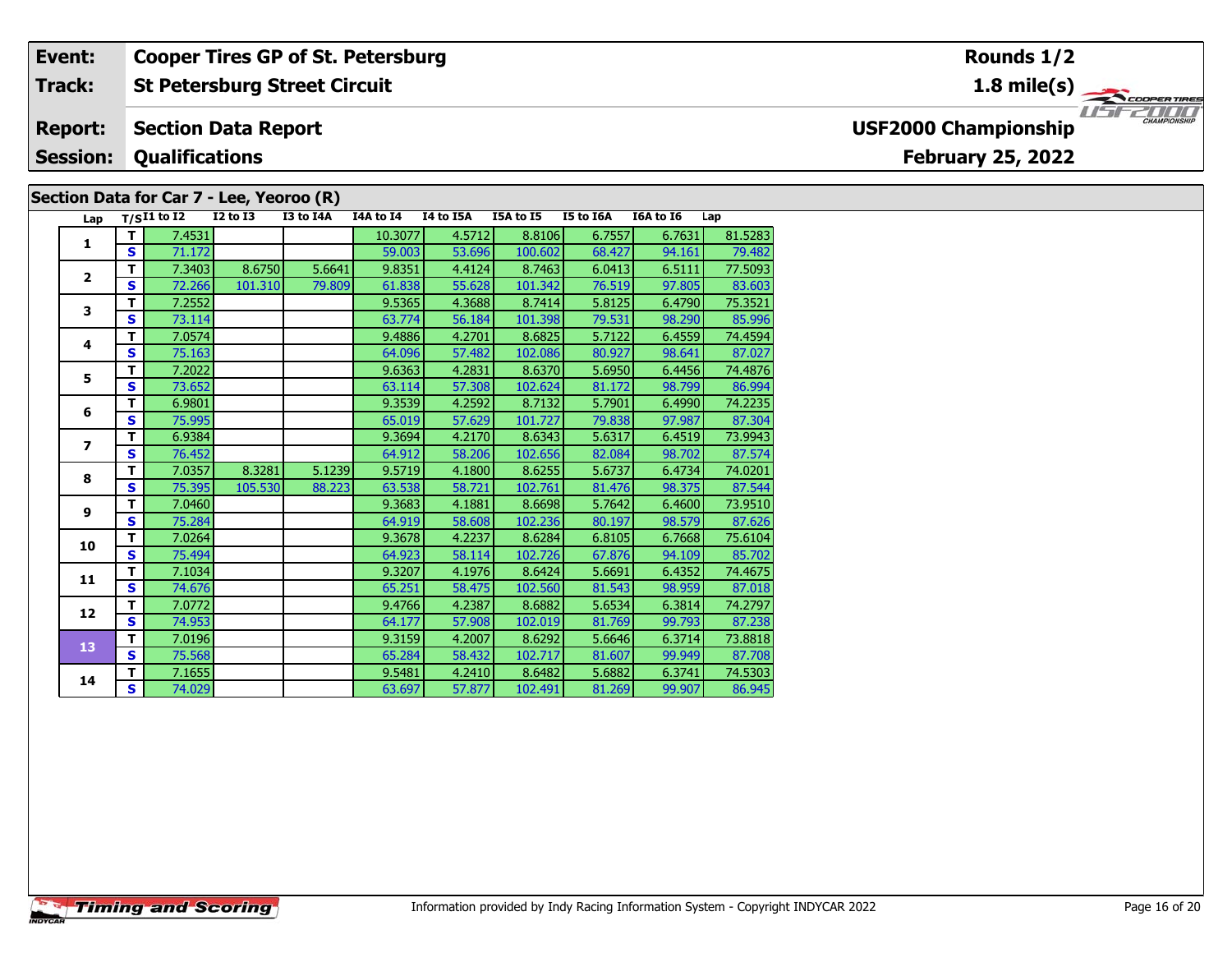### **St Petersburg Street Circuit Track:**

**Cooper Tires GP of St. Petersburg**

#### **Section Data Report Report:**

**Session:Qualifications**

**Event:**

# **Section Data for Car 9 - Garciarce, Jorge (R)**

**Timing and Scoring** 

|                |                                        | $\mathfrak{su}$ uon Data ior Car 9 - Garciarce, Jorge (K) |                 |              |           |           |           |           |           |           |         |          |                 |
|----------------|----------------------------------------|-----------------------------------------------------------|-----------------|--------------|-----------|-----------|-----------|-----------|-----------|-----------|---------|----------|-----------------|
| Lap            |                                        | T/SSF to I1                                               | <b>I1 to I2</b> | $I2$ to $I3$ | I3 to I4A | I4A to I4 | I4 to I5A | I5A to I5 | I5 to I6A | I6A to I6 | Lap     | PO to SF | <b>SF to PI</b> |
| 1              | $\mathbf{T}$                           | 3.9381                                                    | 7.7443          | 10.3000      | 6.8809    | 10.4360   | 4.6140    | 10.0220   | 6.5864    | 6.6933    | 81.5603 | 77.9648  |                 |
|                | $\mathbf{s}$                           | 118.943                                                   | 68.496          | 85.327       | 65.696    | 58.277    | 53.198    | 88.442    | 70.186    | 95.143    | 79.450  | 73.993   |                 |
| $\mathbf{2}$   | T                                      |                                                           | 7.5169          |              |           | 9.9504    | 4.3633    | 8.5818    | 7.5550    | 7.1910    | 79.0179 |          |                 |
|                | S                                      |                                                           | 70.568          |              |           | 61.121    | 56.254    | 103.284   | 61.188    | 88.558    | 82.007  |          |                 |
| 3              | T                                      | 3.7792                                                    | 7.4012          | 8.3655       | 5.5560    | 9.6785    | 4.2414    | 8.5963    | 6.2592    | 6.3999    | 75.8100 |          |                 |
|                | S                                      | 123.944                                                   | 71.671          | 105.058      | 81.362    | 62.838    | 57.871    | 103.110   | 73.855    | 99.504    | 85.477  |          |                 |
| 4              | T                                      |                                                           | 7.4058          | 8.4940       | 5.6086    | 9.6561    | 4.2539    | 8.5526    | 6.0945    | 6.4318    | 75.7223 |          |                 |
|                | S                                      |                                                           | 71.627          | 103.469      | 80.599    | 62.984    | 57.701    | 103.637   | 75.851    | 99.011    | 85.576  |          |                 |
| 5              | $\mathbf{T}$                           |                                                           | 7.3058          | 8.3473       | 5.4080    | 9.4673    | 4.2792    | 8.5250    | 6.0387    | 6.3901    | 75.0657 |          |                 |
|                | $\mathbf{s}$                           |                                                           | 72.607          | 105.287      | 83.588    | 64.240    | 57.360    | 103.972   | 76.552    | 99.657    | 86.324  |          |                 |
| 6              | T                                      | 3.7560                                                    | 7.1919          | 8.2431       | 5.4201    | 9.3949    | 4.2871    | 8.5705    | 5.8686    | 6.3539    | 74.3892 |          |                 |
|                | S                                      | 124.710                                                   | 73.757          | 106.618      | 83.402    | 64.735    | 57.254    | 103.420   | 78.771    | 100.225   | 87.109  |          |                 |
| $\overline{ }$ | т                                      |                                                           | 7.0620          |              |           | 9.3637    | 4.2170    | 8.5350    | 5.7633    | 6.3349    | 73.9458 |          |                 |
|                | $\mathbf{s}$                           |                                                           | 75.114          |              |           | 64.951    | 58.206    | 103.850   | 80.210    | 100.525   | 87.632  |          |                 |
| 8              | $\mathbf T$                            |                                                           | 7.0859          | 8.1843       | 5.3070    | 9.4698    | 4.1893    | 8.5750    | 5.7320    | 6.3408    | 73.8190 |          |                 |
|                | $\mathbf{s}$                           |                                                           | 74.861          | 107.384      | 85.179    | 64.223    | 58.591    | 103.366   | 80.648    | 100.432   | 87.782  |          |                 |
| 9              | T                                      |                                                           | 7.2142          |              |           | 9.4427    | 4.3081    | 8.5732    | 5.8464    | 6.3268    | 74.3921 |          |                 |
|                | S                                      |                                                           | 73.529          |              |           | 64.408    | 56.975    | 103.388   | 79.070    | 100.654   | 87.106  |          |                 |
| 10             | T                                      | 3.7255                                                    | 12.4061         |              |           | 9.5595    | 4.3424    | 8.6205    | 5.9949    | 6.4202    | 81.7833 |          |                 |
|                | S                                      | 125.731                                                   | 42.758          |              |           | 63.621    | 56.525    | 102.820   | 77.111    | 99.190    | 79.234  |          |                 |
| 11             | $\mathbf T$<br>$\overline{\mathbf{s}}$ |                                                           | 7.1081          | 8.2257       | 5.4807    | 9.3252    | 4.2199    | 8.5502    | 5.7937    | 6.3169    | 74.1225 |          |                 |
|                |                                        |                                                           | 74.627          | 106.844      | 82.480    | 65.219    | 58.166    | 103.666   | 79.789    | 100.812   | 87.423  |          |                 |
| 12             | T                                      |                                                           | 7.1270          | 8.1687       | 5.3665    | 9.3727    | 4.2172    | 8.5444    | 5.7242    | 6.2990    | 73.8006 |          |                 |
|                | $\mathbf{s}$                           |                                                           | 74.429          | 107.589      | 84.235    | 64.889    | 58.203    | 103.736   | 80.758    | 101.098   | 87.804  |          |                 |
| 13             | T                                      |                                                           | 7.1015          |              |           | 9.4170    | 4.2429    | 8.5576    | 5.6686    | 6.3022    | 73.8618 |          |                 |
|                | S                                      |                                                           | 74.696          |              |           | 64.583    | 57.851    | 103.576   | 81.550    | 101.047   | 87.731  |          |                 |
| 14             | T                                      |                                                           | 7.7460          | 10.2791      | 6.6616    | 9.7846    | 4.6001    | 10.2617   | 5.9480    | 6.4115    | 80.6399 |          |                 |
|                | $\overline{\mathbf{s}}$                |                                                           | 68.481          | 85.500       | 67.858    | 62.157    | 53.359    | 86.376    | 77.719    | 99.324    | 80.357  |          |                 |
| 15             | T                                      | 3.7483                                                    | 7.1307          | 8.2269       | 5.3758    | 9.4203    | 4.2144    | 8.5204    | 5.7458    | 6.3362    | 73.8734 |          | 72.2241         |
|                | $\overline{\mathbf{s}}$                | 124.966                                                   | 74.390          | 106.828      | 84.089    | 64.561    | 58.242    | 104.028   | 80.454    | 100.505   | 87.718  |          | 81.508          |



# **USF2000 Championship**

# **February 25, 2022**

**Rounds 1/2**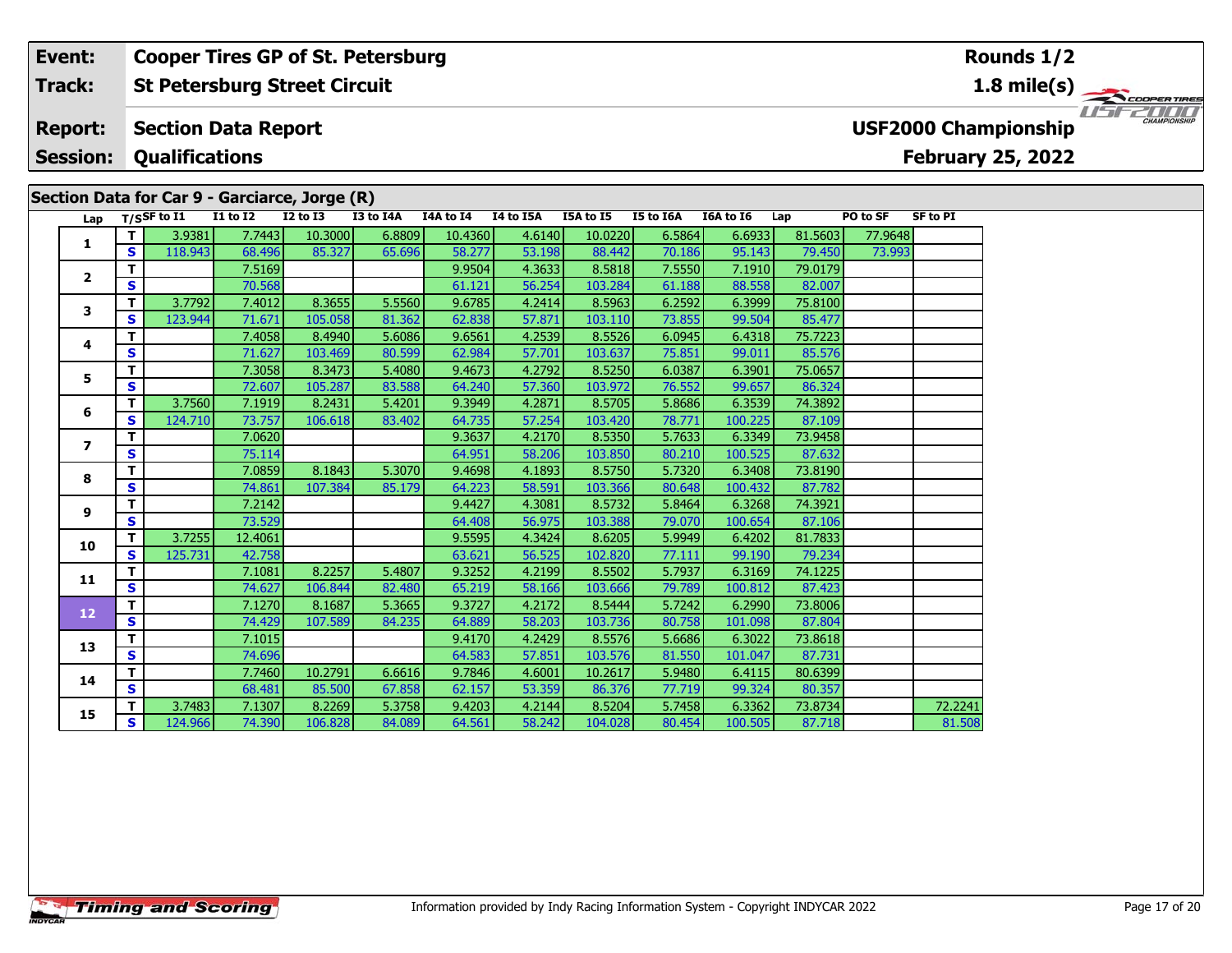#### **Event:Rounds 1/2 Cooper Tires GP of St. Petersburg Track:St Petersburg Street Circuit 1.8 mile(s)** 1515211111 **Report: Section Data Report USF2000 Championship Session: Qualifications February 25, 2022 Section Data for Car 90 - Douglas, Jacob (R)**<br>Lap T/SI6 to I7 I7 to SF SF to I1 II to **Lap T/SI6 to I7 I7 to SF SF to I1 I1 to I2 I2 to I3 I3 to I4A I4A to I4 I4 to I5A I5A to I5 I5 to I6A I6A to I6 Lap PI to PO PO to SF SF to PI**

**<sup>T</sup>** 10.7927 5.6297 4.1839 8.3973 9.3365 7.1540 10.3495 4.5602 8.9865 6.4222 6.8556 82.6681 297.3643 81.0616 **<sup>S</sup>** 66.522 105.367 111.955 63.170 94.132 63.188 58.764 53.825 98.633 71.980 92.890 78.386 3.589 71.166

|                         | т  | 10.1198 | 5.4614  | 3.93931 | 8.0146 | 9.1057  | 6.4177 | 9.9677 | 4.4381 | 8.7001  | 6.1581 | 6.6051  | 78.92761 |  |         |
|-------------------------|----|---------|---------|---------|--------|---------|--------|--------|--------|---------|--------|---------|----------|--|---------|
| $\mathbf{2}$            | S  | 70.946  | 108.614 | 118.907 | 66.186 | 96.518  | 70.437 | 61.015 | 55.306 | 101.880 | 75.067 | 96.413  | 82.101   |  |         |
| 3                       | т  | 10.0249 | 5.4446  | 3.8747  | 7.7087 | 8.7113  | 6.3182 | 9.8176 | 4.3043 | 8.6257  | 6.2111 | 6.5533  | 77.5944  |  |         |
|                         | S  | 71.617  | 108.949 | 120.889 | 68.812 | 100.888 | 71.547 | 61.948 | 57.025 | 102.758 | 74.427 | 97.175  | 83.511   |  |         |
| 4                       | т  | 9.9875  | 5.4606  | 3.8049  | 7.4378 | 8.5826  | 6.2704 | 9.7302 | 4.2680 | 8.5240  | 6.1414 | 6.4336  | 76.6410  |  |         |
|                         | S  | 71.885  | 108.629 | 123.107 | 71.319 | 102.401 | 72.092 | 62.505 | 57.510 | 103.984 | 75.272 | 98.983  | 84.550   |  |         |
| 5                       | т  | 10.0010 | 5.4089  | 3.8310  | 7.3872 | 8.3700  | 5.6772 | 9.5901 | 4.2342 | 8.5000  | 5.8877 | 6.3888  | 75.2761  |  |         |
|                         | S  | 71.788  | 109.668 | 122.268 | 71.807 | 105.002 | 79.625 | 63.418 | 57.970 | 104.278 | 78.515 | 99.677  | 86.083   |  |         |
| 6                       | т  | 9.9224  | 5.4292  | 3.7851  | 7.2458 | 8.3200  | 5.6669 | 9.5499 | 4.2061 | 8.5333  | 5.8902 | 6.3432  | 74.8921  |  |         |
|                         | S  | 72.357  | 109.258 | 123.751 | 73.209 | 105.633 | 79.769 | 63.685 | 58.357 | 103.871 | 78.482 | 100.394 | 86.524   |  |         |
| $\overline{\mathbf{z}}$ | т  | 9.8970  | 5.4264  | 3.8031  | 7.1932 | 8.2348  | 5.5452 | 9.4416 | 4.2118 | 8.5762  | 5.7836 | 6.3451  | 74.4580  |  |         |
|                         | S  | 72.543  | 109.314 | 123.165 | 73.744 | 106.726 | 81.520 | 64.415 | 58.278 | 103.352 | 79.928 | 100.364 | 87.029   |  |         |
| 8                       | т  | 9.7788  | 5.4295  | 3.7481  | 7.0483 | 8.2115  | 5.5235 | 9.4301 | 4.1806 | 8.5504  | 5.7755 | 6.3370  | 74.0133  |  |         |
|                         | S  | 73.419  | 109.252 | 124.972 | 75.260 | 107.028 | 81.840 | 64.494 | 58.713 | 103.663 | 80.040 | 100.492 | 87.552   |  |         |
| 9                       | T. | 9.8296  | 5.4246  | 3.7255  | 7.3733 | 8.2669  | 5.6684 | 9.4032 | 4.2041 | 8.6267  | 5.8866 | 6.3392  | 74.7481  |  |         |
|                         | S  | 73.040  | 109.350 | 125.731 | 71.943 | 106.311 | 79.748 | 64.678 | 58.385 | 102.747 | 78.530 | 100.457 | 86.691   |  |         |
| 10                      | т  | 9.8772  | 5.4250  | 3.8017  | 7.6468 | 8.3925  | 5.4987 | 9.4135 | 4.1999 | 8.5477  | 5.8531 | 6.3308  | 74.9869  |  |         |
|                         | S  | 72.688  | 109.342 | 123.210 | 69.369 | 104.720 | 82.210 | 64.607 | 58.443 | 103.696 | 78.979 | 100.590 | 86.415   |  |         |
| 11                      | T. | 9.7688  | 5.4448  | 3.7838  | 7.2893 | 8.2864  | 5.5952 | 9.4051 | 4.2235 | 9.2642  | 6.6118 | 6.3701  | 76.0430  |  |         |
|                         | S  | 73.495  | 108.945 | 123.793 | 72.772 | 106.061 | 80.792 | 64.665 | 58.116 | 95.676  | 69.916 | 99.970  | 85.215   |  |         |
| 12                      | т  | 9.8421  | 5.4220  | 3.7653  | 7.2613 | 8.2034  | 5.5457 | 9.3192 | 4.1526 | 8.5319  | 5.7782 | 6.3316  | 74.1533  |  |         |
|                         | S  | 72.947  | 109.403 | 124.402 | 73.052 | 107.134 | 81.513 | 65.261 | 59.109 | 103.888 | 80.003 | 100.578 | 87.387   |  |         |
| 13                      | т  | 9.7889  | 5.4146  | 3.7772  | 7.2522 | 8.2377  | 5.5375 | 9.2557 | 4.1351 | 8.5598  | 5.7054 | 6.3084  | 73.9725  |  |         |
|                         | S  | 73.344  | 109.552 | 124.010 | 73.144 | 106.688 | 81.633 | 65.709 | 59.359 | 103.550 | 81.024 | 100.948 | 87.600   |  |         |
| 14                      | т  | 9.8242  | 5.4029  | 3.7788  | 7.1701 | 8.1878  | 5.5768 | 9.3147 | 4.1624 | 8.5275  | 5.6493 | 6.2869  | 73.8814  |  |         |
|                         | S  | 73.080  | 109.790 | 123.957 | 73.981 | 107.338 | 81.058 | 65.293 | 58.969 | 103.942 | 81.828 | 101.293 | 87.708   |  |         |
| 15                      | т  | 9.7706  | 5.4168  | 3.7305  | 7.0731 | 8.1796  | 5.4755 | 9.2463 | 4.1087 | 8.4969  | 5.6095 | 6.2888  | 73.3963  |  | 71.6690 |
|                         | S  | 73.481  | 109.508 | 125.562 | 74.996 | 107.446 | 82.558 | 65.776 | 59.740 | 104.316 | 82.409 | 101.262 | 88.288   |  | 82.139  |
|                         |    |         |         |         |        |         |        |        |        |         |        |         |          |  |         |

**1**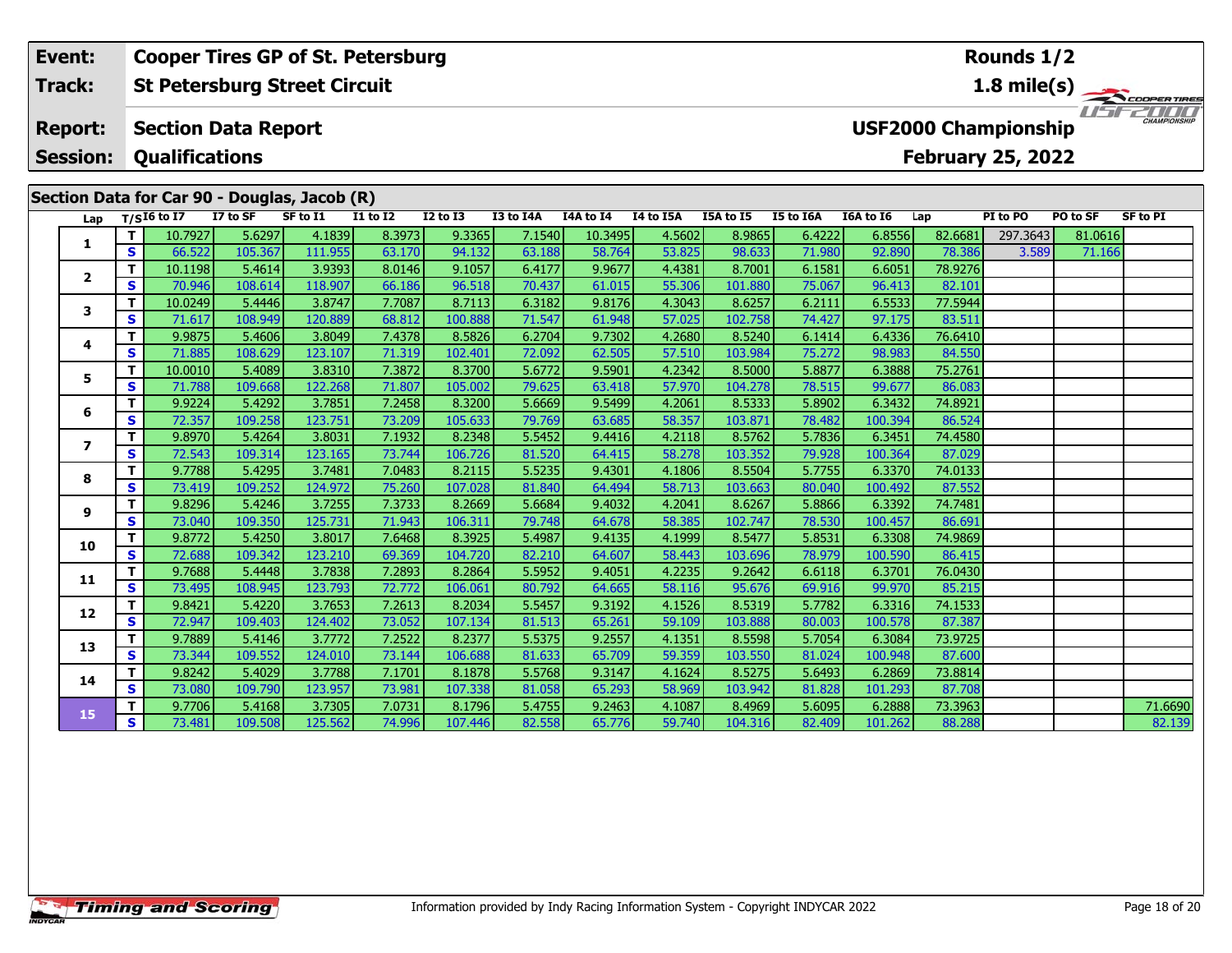#### **Event: Cooper Tires GP of St. Petersburg Rounds 1/21.8 mile(s) St Petersburg Street Circuit Track:** THE COOPERTIRES **Section Data Report Report: USF2000 Championship Qualifications Session:February 25, 2022 Section Data for Car 92 - Frazer, Billy**

|         |          | PI to PO | Lap      | I6A to I6 | I5 to I6A | I5A to I5 | I4 to I5A | I4A to I4 | I3 to I4A | $I2$ to $I3$ | $I1$ to $I2$ | SF to I1 | I7 to SF | $T/SI6$ to I7 |              | Lap                      |
|---------|----------|----------|----------|-----------|-----------|-----------|-----------|-----------|-----------|--------------|--------------|----------|----------|---------------|--------------|--------------------------|
| 77.7104 | 295.2347 |          | 77.6136  | 6.4644    | 6.1723    | 8.7045    | 4.3306    | 9.8895    | 5.8939    | 8.4421       | 7.8913       | 3.9650   | 5.5480   | 10.3120       | т            | 1                        |
| 74.235  | 3.615    |          | 83.491   | 98.512    | 74.895    | 101.828   | 56.679    | 61.498    | 76.697    | 104.105      | 67.220       | 118.136  | 106.918  | 69.623        | S            |                          |
|         |          |          | 75.4761  | 6.4268    | 5.9833    | 8.6416    | 4.2516    | 9.5376    | 5.5544    | 8.2383       | 7.6420       | 3.7961   | 5.4976   | 9.9068        | T.           | $\mathbf{2}$             |
|         |          |          | 85.855   | 99.088    | 77.260    | 102.569   | 57.732    | 63.767    | 81.385    | 106.680      | 69.413       | 123.392  | 107.898  | 72.471        | S            |                          |
|         |          |          | 74.5057  | 6.3756    | 5.7723    | 8.5964    | 4.2064    | 9.4650    | 5.4389    | 8.1752       | 7.3618       | 3.7854   | 5.5029   | 9.8258        | т            | 3                        |
|         |          |          | 86.973   | 99.884    | 80.085    | 103.109   | 58.353    | 64.256    | 83.113    | 107.504      | 72.055       | 123.741  | 107.794  | 73.068        | S            |                          |
|         |          |          | 74.3373  | 6.3842    | 5.8599    | 8.5806    | 4.1862    | 9.3846    | 5.4188    | 8.2082       | 7.3399       | 3.7683   | 5.4664   | 9.7402        | T            |                          |
|         |          |          | 87.170   | 99.749    | 78.887    | 103.299   | 58.634    | 64.806    | 83.422    | 107.071      | 72.270       | 124.302  | 108.514  | 73.710        | S            | 4                        |
|         |          |          | 74.0530  | 6.3642    | 5.7783    | 8.6244    | 4.2226    | 9.3121    | 5.3427    | 8.1681       | 7.3126       | 3.7748   | 5.4506   | 9.7026        | т            |                          |
|         |          |          | 87.505   | 100.063   | 80.002    | 102.774   | 58.129    | 65.311    | 84.610    | 107.597      | 72.540       | 124.088  | 108.829  | 73.996        | S            | 5                        |
|         |          |          | 73.6738  | 6.3544    | 5.6693    | 8.6686    | 4.1889    | 9.2863    | 5.2507    | 8.1739       | 7.1991       | 3.7674   | 5.4589   | 9.6563        | T.           |                          |
|         |          |          | 87.955   | 100.217   | 81.540    | 102.250   | 58.596    | 65.492    | 86.092    | 107.521      | 73.683       | 124.332  | 108.663  | 74.351        | S            | 6                        |
|         |          |          | 73.4532  | 6.3357    | 5.6600    | 8.5965    | 4.1572    | 9.2077    | 5.2606    | 8.1584       | 7.1833       | 3.7808   | 5.4668   | 9.6462        | т            |                          |
|         |          |          | 88.219   | 100.513   | 81.674    | 103.108   | 59.043    | 66.051    | 85.930    | 107.725      | 73.846       | 123.892  | 108.506  | 74.429        | S            | $\overline{\phantom{a}}$ |
|         |          |          | 73.5913  | 6.3721    | 5.5914    | 8.5607    | 4.1485    | 9.3146    | 5.2756    | 8.1736       | 7.1993       | 3.7800   | 5.4845   | 9.6910        | т            |                          |
|         |          |          | 88.054   | 99.939    | 82.676    | 103.539   | 59.167    | 65.293    | 85.686    | 107.525      | 73.681       | 123.918  | 108.156  | 74.085        | S.           | 8                        |
| 69.5170 |          |          | 73.6417  | 6.3514    | 5.6791    | 8.5557    | 4.1414    | 9.2756    | 5.3212    | 8.2292       | 7.2176       | 3.7661   | 5.4643   | 9.6401        |              |                          |
| 84.682  |          |          | 87.994   | 100.264   | 81.399    | 103.599   | 59.268    | 65.568    | 84.952    | 106.798      | 73.495       | 124.375  | 108.556  | 74.476        | S            | 9                        |
| 74.1101 | 111.9970 |          | 181.6890 | 6.5037    | 6.2104    | 10.1249   | 4.5745    | 9.9935    | 6.3697    | 9.3030       |              |          |          |               | т            |                          |
| 77.842  | 9.530    |          | 35.665   | 97.916    | 74.435    | 87.543    | 53.657    | 60.858    | 70.968    | 94.471       |              |          |          |               | $\mathbf{s}$ | 10                       |
|         |          |          | 74.3956  | 6.3677    | 5.7118    | 8.6133    | 4.1813    | 9.2777    | 5.4779    | 8.2430       | 7.3053       | 3.8198   | 5.4678   | 9.9300        | T.           |                          |
|         |          |          | 87.102   | 100.008   | 80.933    | 102.906   | 58.703    | 65.553    | 82.522    | 106.619      | 72.612       | 122.627  | 108.486  | 72.302        | S            |                          |
|         |          |          | 73.4144  | 6.3339    | 5.5970    | 8.5892    | 4.1622    | 9.2333    | 5.2240    | 8.1711       | 7.1907       | 3.7569   | 5.4640   | 9.6921        | T            |                          |
|         |          |          | 88.266   | 100.541   | 82.593    | 103.195   | 58.972    | 65.868    | 86.532    | 107.558      | 73.770       | 124.680  | 108.562  | 74.076        | $\mathbf{s}$ |                          |
|         |          |          | 73.2160  | 6.3635    | 5.5739    | 8.6418    | 4.2096    | 9.2342    | 5.2051    | 8.1651       | 7.0112       | 3.7547   | 5.4424   | 9.6145        | т            |                          |
|         |          |          | 88.505   | 100.074   | 82.935    | 102.567   | 58.308    | 65.862    | 86.847    | 107.637      | 75.658       | 124.753  | 108.993  | 74.674        | S            |                          |
| 71.3244 |          |          | 72.8251  | 6.3352    | 5.5537    | 8.5195    | 4.1266    | 9.1750    | 5.1623    | 8.1672       | 6.9511       | 3.7379   | 5.4493   | 9.6473        | т            |                          |
| 82.536  |          |          | 88.980   | 100.521   | 83.237    | 104.039   | 59.481    | 66.287    | 87.567    | 107.609      | 76.312       | 125.313  | 108.855  | 74.420        | <b>S</b>     |                          |
|         |          |          |          |           |           |           |           |           |           |              |              |          |          |               |              | 11<br>12<br>13<br>14     |